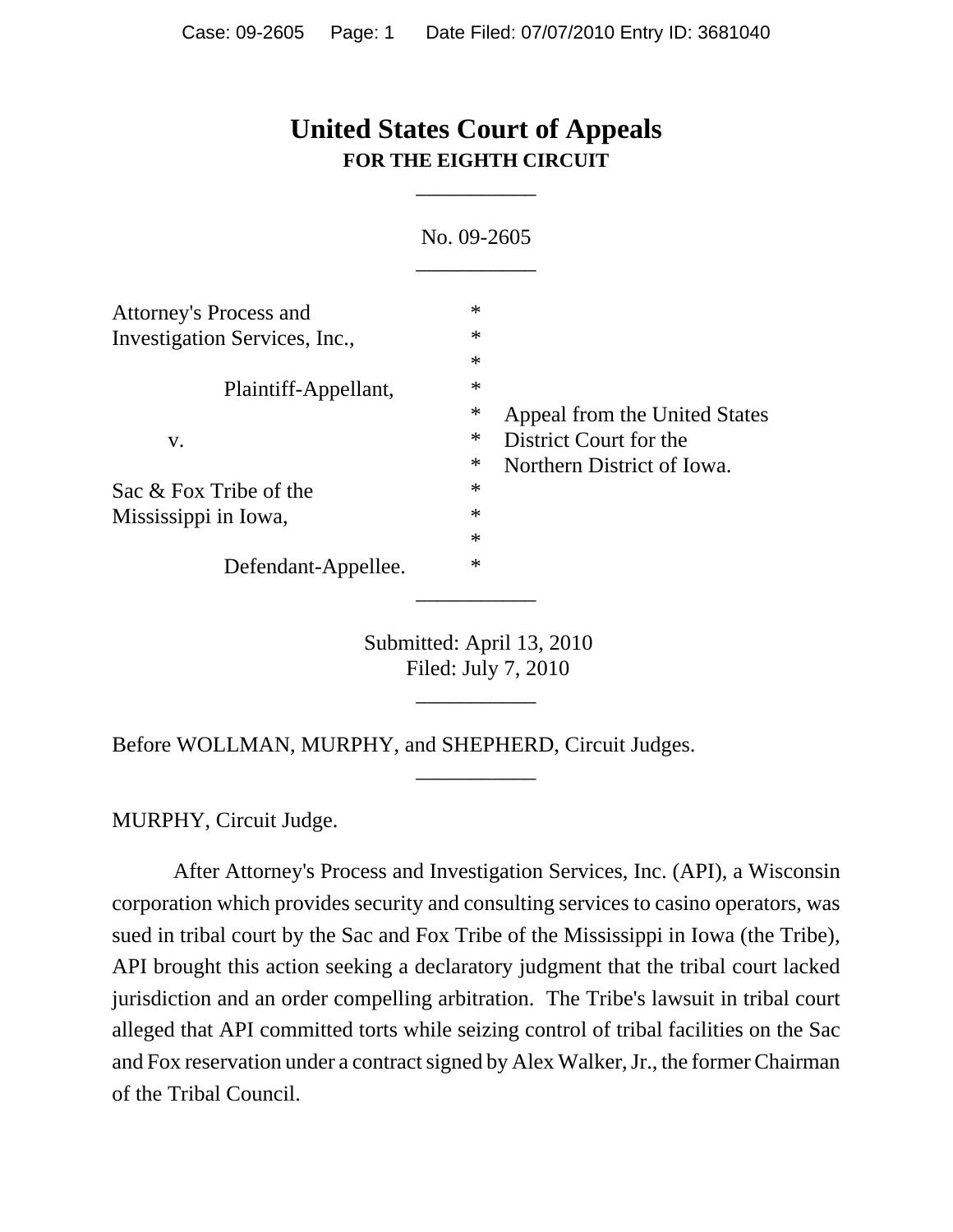The district court required API first to exhaust its remedies in tribal court in accord with Nat'l Farmers Union Ins. Cos. v. Crow Tribe of Indians, 471 U.S. 845 (1985). After API returned to federal court, the district court concluded that the tribal courts did have jurisdiction over the Tribe's claims under federal law, that the validity of the API contract was a question of tribal law, and that it should accordingly defer to the tribal court finding that Walker had not had authority to bind the Tribe. The district court therefore denied API's motion for summary judgment and granted the Tribe's motion to dismiss. API appeals.

In the course of considering the issues before us we first examine the factual background of the litigation before proceeding to address the initial federal law question of whether the tribal courts have jurisdiction over the Tribe's lawsuit against API. We then turn to API's claim that it is entitled to arbitration under its contract with Walker. Finally, we summarize our conclusions and judgment. We affirm in part and reverse in part.

#### I.

The Sac and Fox Tribe of the Mississippi in Iowa is a federally recognized Indian tribe which owns and operates the Meskwaki Bingo Casino Hotel. The casino operation is located in Tama, Iowa on the Tribe's trust lands, known as the Meskwaki Settlement. The Tribe's governing body is a seven member council. The tribal economy depends on the casino, which the Tribe has operated for approximately fifteen years, and which generates millions of dollars in annual revenue.<sup>1</sup>

<sup>&</sup>lt;sup>1</sup>According to the Meskwaki Casino's website, it is the largest full service casino in the Midwest. See www.meskwaki.com. At the time of the events which led to this litigation, the casino reportedly employed some 1,300 people and generated several million dollars in gross revenue per week. Mark Siebert, Casino May Reopen in 8 Weeks; The Long-Running Power Struggle on the Meskwaki Settlement Could Be Resolved by the End of November, Des Moines Register, Oct. 1, 2003, at 1B.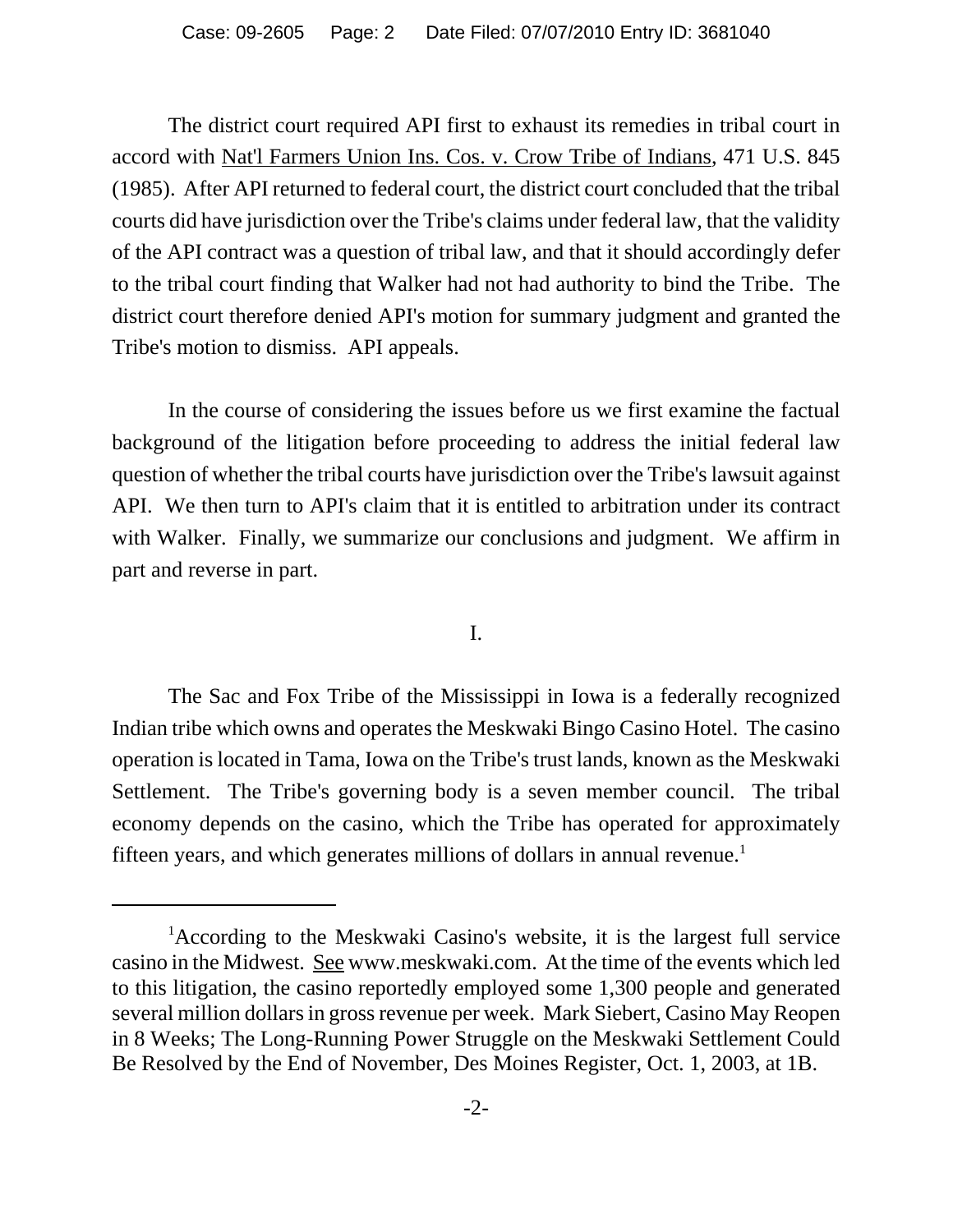During the spring and summer of 2003, two groups were competing for control of the tribal government, the Tribe's finances, and the casino. $^2$  One group was led by Walker, who had been Chairman of the Tribal Council before the other group organized in opposition. Members of the Tribe who were dissatisfied with Walker's leadership challenged his legitimacy in September 2002 by submitting petitions demanding his recall and also that of the rest of his council. According to the tribal constitution a special election is to be called upon receipt of such petitions, but the Walker Council did not call an election. That left the petitioning tribal members without further legal recourse since there was not yet a tribal court.

The opposition to the Walker Council was led by the hereditary chief of the Tribe, Charles Old Bear. Invoking retained traditional power to form a new tribal government, Chief Old Bear appointed seven new council members. A majority of tribal members signed a declaration supporting Old Bear's actions, and at a general meeting of the tribal membership he administered oaths of office to the new council. Thereafter at another general meeting of the Tribe, a majority agreed that the members of the Walker faction were not "persons of honor, law abiding, and of good character" as the tribal constitution requires of office holders. The Bear Council and its supporters then proceeded to occupy the casino and the tribal government offices at the Tribe's community center. A special election was held on May 22, 2003, at which the Bear Council received a large majority of the votes.

The Walker Council refused to step down, however, and a standoff ensued. Since the Bureau of Indian Affairs (BIA) did not act immediately on the results of the May special election, its prior recognition of the Walker Council as the governing body remained in place and the casino was closed by the National Indian Gaming

<sup>&</sup>lt;sup>2</sup>See generally Sac & Fox Tribe of the Mississippi in Iowa, Election Bd. v. BIA, 439 F.3d 832 (8th Cir. 2006); In re: Sac & Fox Tribe of the Mississippi in Iowa/Meskwaki Casino Litig., 340 F.3d 749 (8th Cir. 2003). Our description of the factual background draws on those decisions as well the record in this case.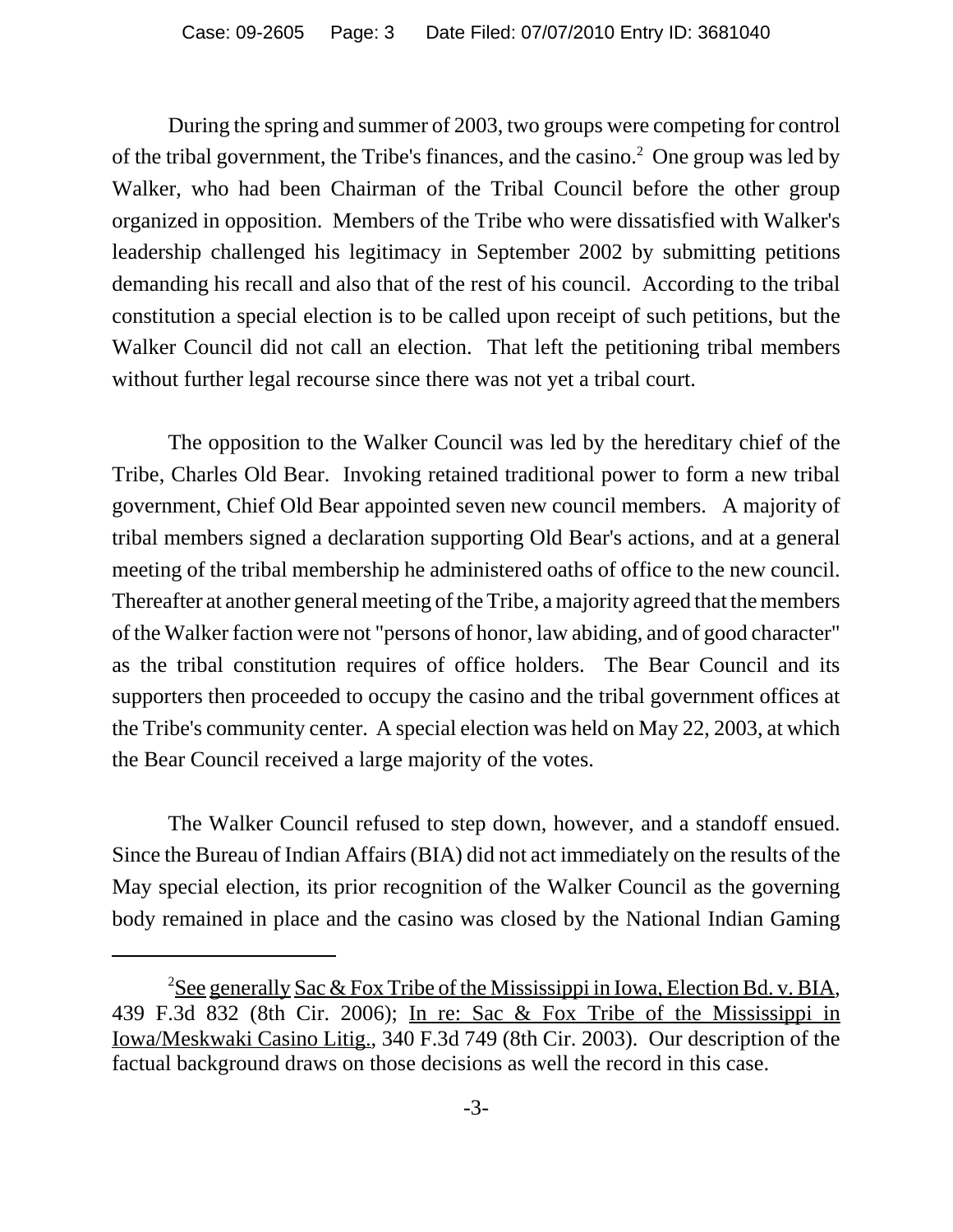Commission (NIGC) . The Walker group then turned to litigation in an attempt to oust the Bear Council from the casino and the tribal government, but the federal courts declined to intervene because federal "jurisdiction does not exist to resolve an intratribal leadership dispute." Meskwaki Casino Litig., 340 F.3d at 766.

The month after the Bear Council won the tribal election on May 22, 2003, Walker brought API into the picture. Putatively acting as council chairman, he executed a contract with API in June 2003. Under their contract API agreed to "perform services directly relating to the investigation of a takeover by dissidents at the Tribe's facility located on the Tribe's reservation lands," including "[i]nvestigation of individuals involved in the unlawful acts against the Tribal Government." The agreement further indicated that API was to undertake various projects related to security, such as "[d]eveloping a security plan for the re-opening of the Tribe's Gaming Facility." The signatories agreed to arbitrate all disputes arising out of the contract.

API took the actions that eventually led to this litigation on October 1, 2003. Near dawn on that day, as the Bear Council and its supporters continued their occupation of the casino and tribal government offices, a group of approximately 30 API agents forced their way into the buildings. The two facilities are located on tribal trust land about 2.5 miles apart and are connected by a tribal road. Some of the API personnel were armed with batons, and at least one carried a firearm. They seized sensitive confidential information from both facilities related to the Tribe's gaming operations and finances. The record does not disclose what other services API may have performed under the June 2003 contract.

The Walker Council never regained control of the tribal government or the casino after API's forceful intervention. In special elections held in the fall of 2003 the Bear Council prevailed again, and in November it was recognized by the BIA as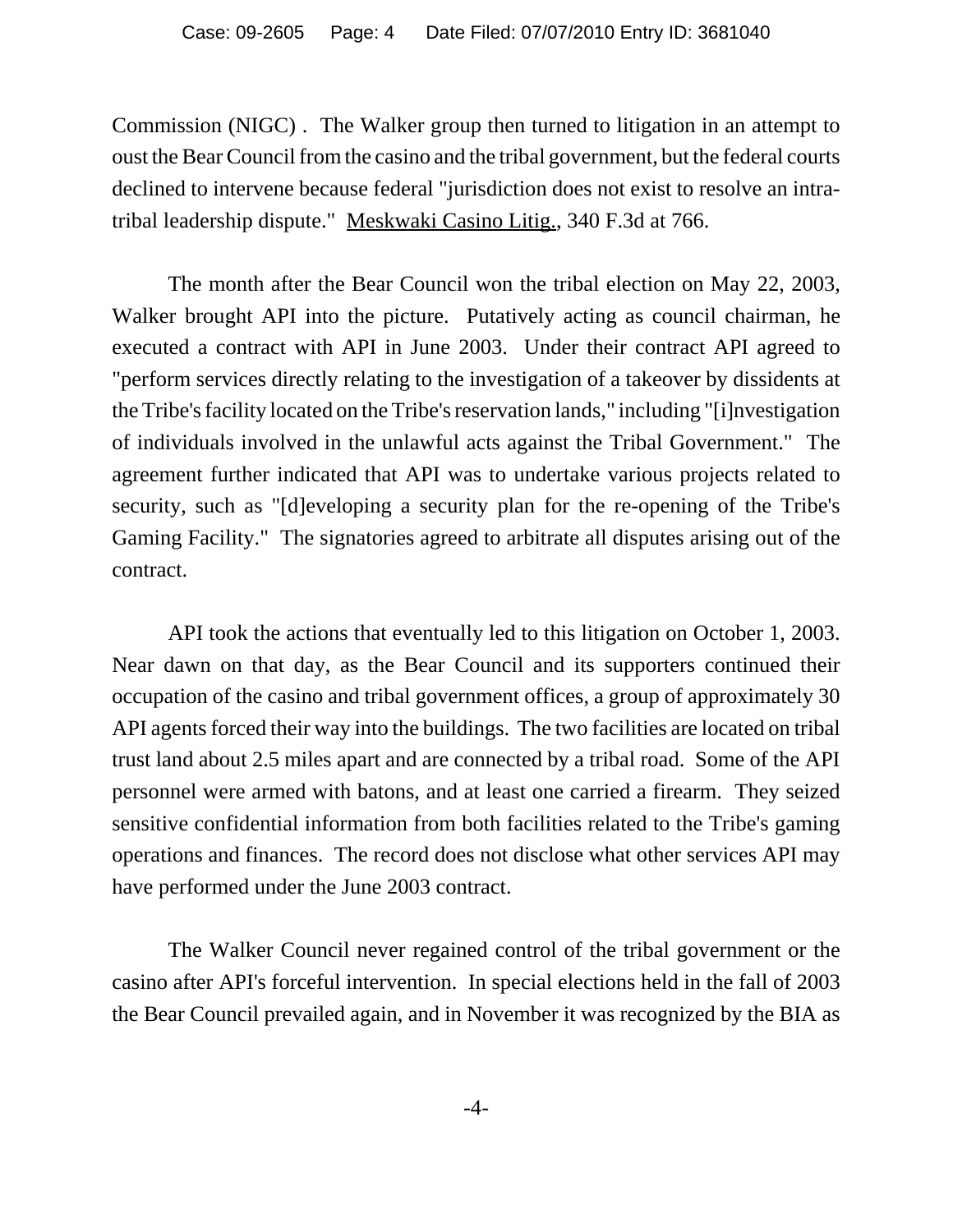the duly elected tribal government. Based on the BIA's action, the NIGC lifted its closure order for the casino in December 2003, and the Tribe reopened the casino.

The Tribe brought its tort action against API in the tribal trial court in August 2005, alleging that in the course of its raid on tribal facilities API had caused some \$7,000 in property damage, wrongfully seized confidential information related to the Tribe's gaming operations and finances, and committed intentional torts against tribal members, including assaults, batteries, and wrongful imprisonments.<sup>3</sup> Based on these allegations the Tribe's complaint made claims for trespass to tribal land and chattels and misappropriation of tribal trade secrets. It also made a claim for conversion of \$1,022,171.26 in tribal funds paid to API under its contract with Walker. For these acts the Tribe sought compensatory and punitive damages. API moved to dismiss, arguing that the tribal courts lacked subject matter jurisdiction and that it had a valid contract requiring arbitration.

Shortly thereafter API filed this action in the federal district court seeking a declaration that the tribal court lacked subject matter jurisdiction and an order compelling arbitration under the contract signed by Walker. API moved for a preliminary injunction against further proceedings in the tribal court. The district court denied that motion and stayed the action pending API's exhaustion of remedies in the tribal courts. See Nat'l Farmers Union, 471 U.S. at 857 (holding that federal court should not consider a challenge to tribal court jurisdiction until remedies are exhausted in tribal courts). The parties then directed their attention to proceedings in the tribal trial court.

The Tribal Court of the Sac and Fox Tribe was established by the Tribal Council in 2004. It consists of a trial court and a court of appeals. The court

<sup>&</sup>lt;sup>3</sup>The Tribe's complaint did not seek relief for torts against any specific individual tribal members; it alleged generally that such torts had been committed.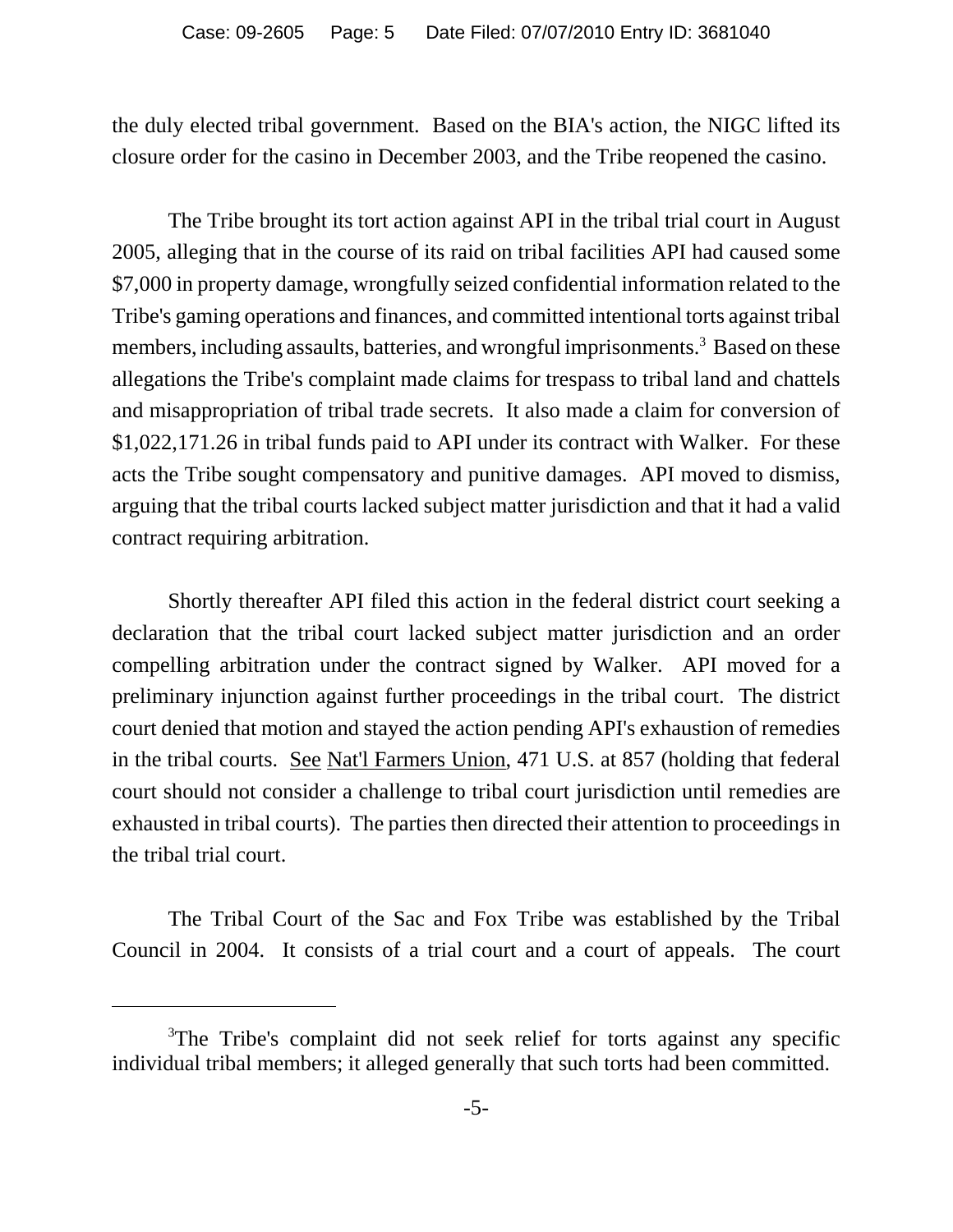organization, rules of procedure, and related provisions are contained in Title 5 of the Tribal Code. The Tribal Court currently has one Chief Justice of the Court of Appeals and three trial court judges, one of whom serves as chief judge. None of the judges is a member of the Sac and Fox Tribe. All are enrolled members of other tribes.<sup>4</sup>

After concluding that it had subject matter and personal jurisdiction, the tribal trial court denied API's motion to dismiss. It also determined that as a matter of tribal law Alex Walker, Jr. and his council had been removed from office before June 2003. Walker therefore had been without authority to bind the Tribe to the contract he entered into with API. See Sac and Fox Tribe of the Mississippi in Iowa v. Attorney's Process and Investigation Servs., Inc., No. API-CV-DAMAGES-2005-01, at 10–12 (Sac and Fox Tribe of the Mississippi in Iowa Tribal Court Mar. 26, 2008). For that reason the arbitration agreement could not be enforced.

The tribal court of appeals affirmed, holding that "the Hereditary Chief's actions of April 14, 2003 at the General Council and the Special Election on May 22, 2003 were sufficient to effect a change in Tribal leadership" and that Walker's agreement with API was therefore invalid. Sac and Fox Tribe of the Mississippi in Iowa v. Attorney's Process and Investigation Servs., Inc., No. API-CV-APP-2008-02-124, at 13 (Appellate Court of the Sac and Fox Tribe of the Mississippi in Iowa Dec. 23, 2008) (Tribal Court of Appeals Decision). It also concluded that the tribal courts had jurisdiction over the Tribe's tort claims under Montana v. United States, 450 U.S. 544, 566 (1981), since a "tribe may . . . retain inherent power to exercise civil authority over the conduct of non-Indians . . . within its reservation when that conduct threatens or has some direct effect on the political integrity, the economic security, or the health or welfare of the tribe." See Tribal Court of Appeals Decision at 16.

<sup>&</sup>lt;sup>4</sup>See Tribal Court of the Sac & Fox Tribe of the Mississippi in Iowa, at http://www.meskwakicourt.org/personnel.html.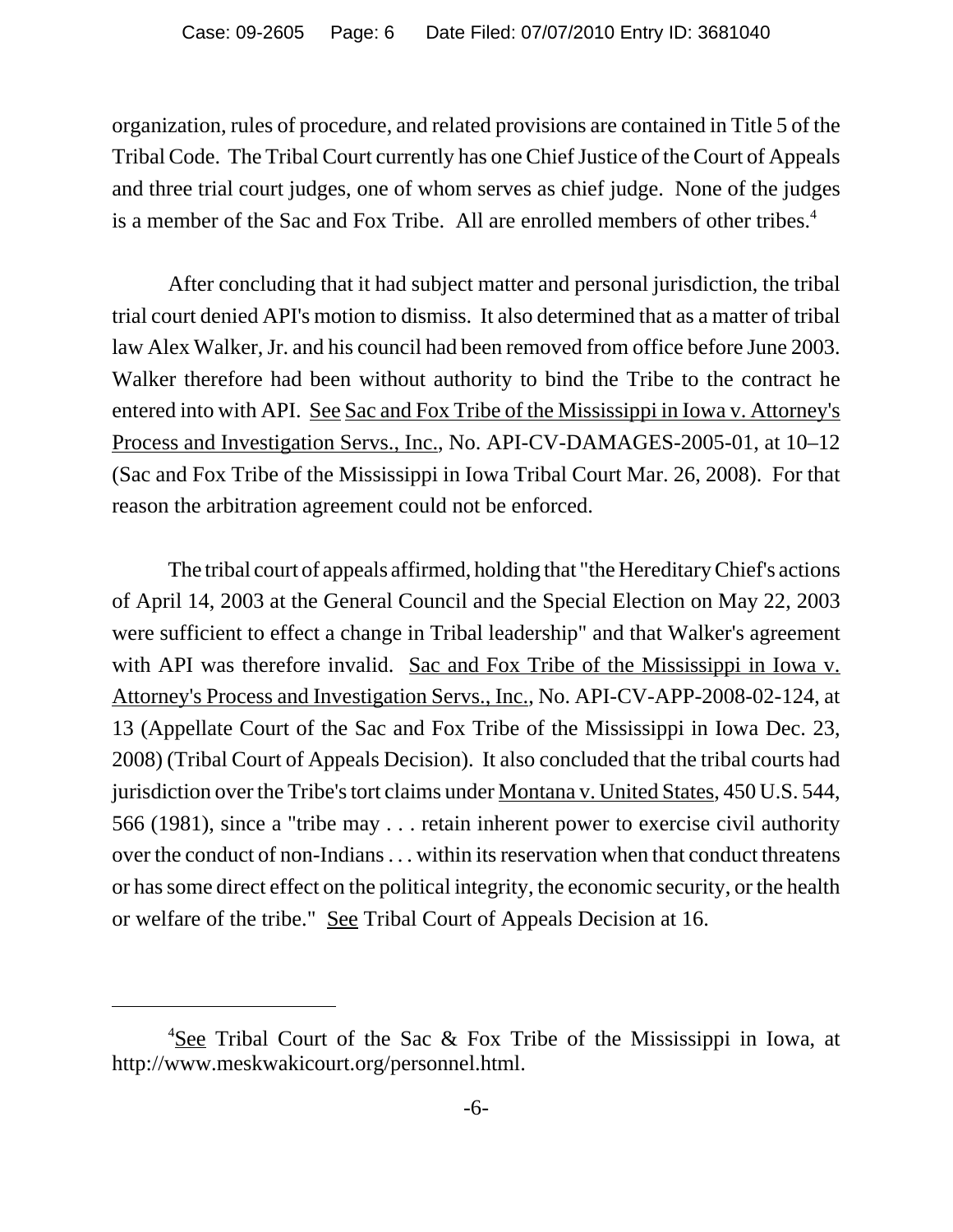With its remedies in tribal court thus exhausted, API returned to the district court which reopened the federal case. API moved for summary judgment, seeking a declaration that the tribal courts lacked subject matter jurisdiction and that it was entitled to arbitration under the contract signed by Walker. The Tribe moved to dismiss, arguing that API's suit was barred by its sovereign immunity and that its claims lacked merit in any event.

The district court denied API's motion for summary judgment and granted the Tribe's motion to dismiss. Concluding that "API's conduct had a 'direct effect' on both the political integrity and the economic security of the Tribe," the district court determined that the tribal courts had properly exercised jurisdiction under Montana. It also concluded that whether Walker had the authority to bind the Tribe at the time he entered into the June 2003 agreement with API was a matter of tribal law. Consequently it deferred to the tribal courts' determination that Walker had not possessed that authority so the contract did not bind the Tribe. Because the Tribe never agreed to arbitrate any disputes with API, it had not waived its sovereign immunity and the arbitration agreement could not be enforced.

API timely appealed to this court. On appeal it raises the same two arguments it made in the district court. First, API maintains that the tribal courts have no subject matter jurisdiction over the Tribe's claims and that the district court erred in its application of Montana v. United States. Second, API contends that federal law rather than tribal law governs the validity of the Walker contract so the district court should not have deferred to the tribal court determination that the contract was not binding on the Tribe. API asserts that the contract binds the Tribe and that API is therefore entitled to an order compelling arbitration of the Tribe's claims.

We review de novo the district court's grant of a motion to dismiss. Braden v. Wal-Mart Stores, Inc., 588 F.3d 585, 591 (8th Cir. 2009). The extent of tribal court subject matter jurisdiction over claims against nonmembers of the Tribe is a question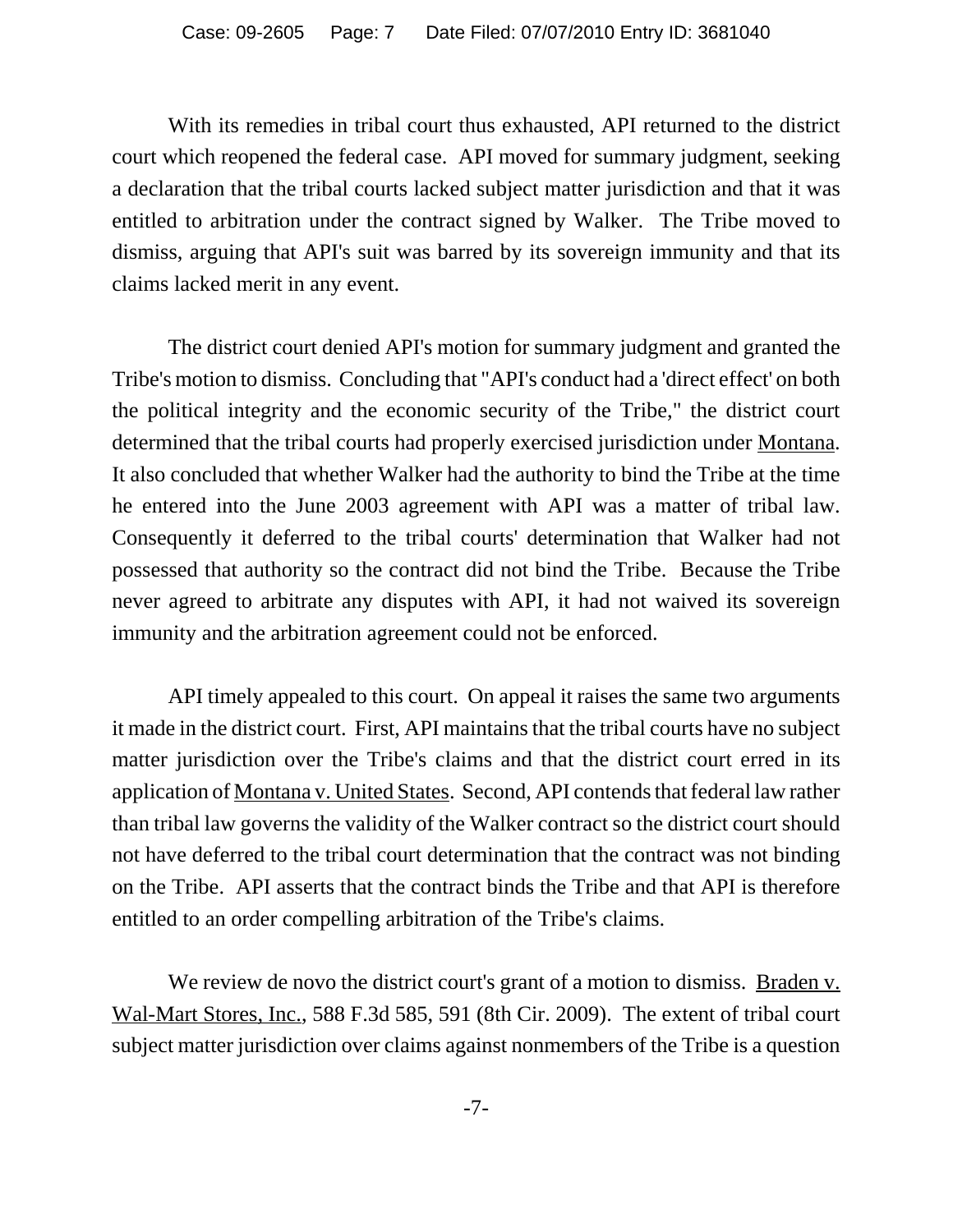of federal law which we review de novo. Nord v. Kelly, 520 F.3d 848, 852 (8th Cir. 2008). In deciding the jurisdictional issue we review findings of fact by the tribal courts for clear error and defer to their interpretation of tribal law. Prescott v. Little Six, Inc., 387 F.3d 753, 756–57 (8th Cir. 2004).

# II.

Whether a tribal court has authority to adjudicate claims against a nonmember is a federal question within the jurisdiction of the federal courts. Plains Commerce Bank v. Long Family Land & Cattle Co., 128 S. Ct. 2709, 2716 (2008). Where, as here, tribal jurisdiction is not specifically authorized by federal statute or treaty, a tribe's adjudicatory authority must stem from its "retained or inherent sovereignty." Atkinson Trading Co. v. Shirley, 532 U.S. 645, 649–50 (2001). The limits of that retained power as it relates to tribal civil jurisdiction have been established primarily through judicial decisions. See Felix Cohen, Cohen's Handbook of Federal Indian Law § 7.01 (5th ed. 2005) (hereinafter Cohen).

The scope of tribal civil authority over nonmembers remained "ill-defined" as recently as 2001. Nevada v. Hicks, 533 U.S. 353, 376 (2001) (Souter, J., concurring). The controlling principles are broad and abstract and must be carefully applied to the myriad disparate factual scenarios they govern. Determining the contours of tribal civil jurisdiction and the boundaries of tribal sovereignty requires consideration of the historical scope of tribal sovereignty and the evolving place of the tribes within the American constitutional order, careful study of precedent, and ultimately a "proper balancing" of the conflicting interests of the tribes and nonmembers. Id. at 374 (opinion of the Court).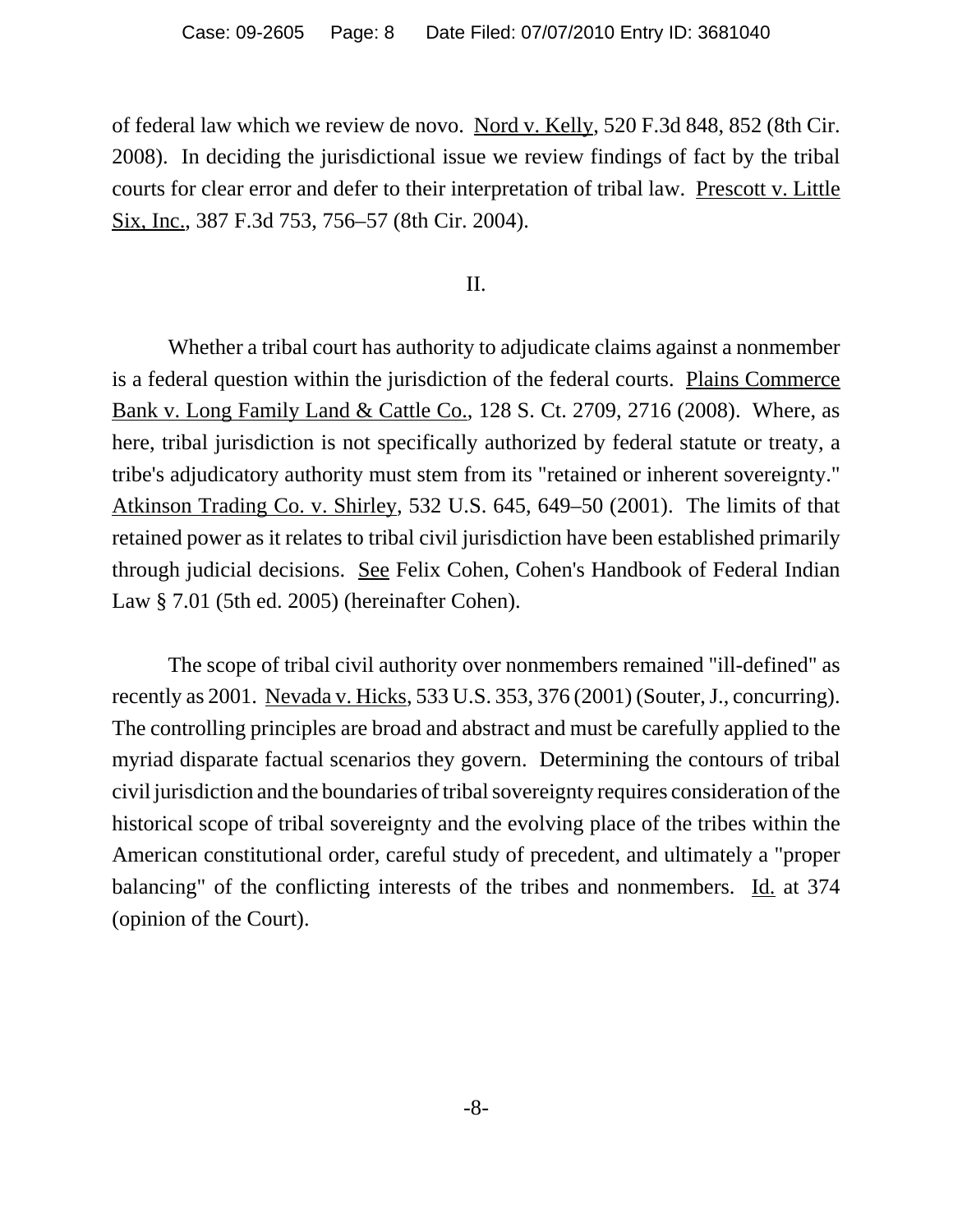#### A.

For much of our nation's history, the Indian tribes were regarded as "distinct, independent political communities, retaining their original natural rights, as the undisputed possessors of the soil, from time immemorial." Worcester v. Georgia, 31 U.S. (6 Pet.) 515, 559 (1832). As such, they have been understood to "possess[] attributes of sovereignty over both their members and their territory." United States v. Mazurie, 419 U.S. 544, 557 (1975). Precisely which attributes of sovereignty the tribes retain, however, has been developing over time.

In some of its earliest decisions the Supreme Court recognized that the tribes had been divested of the sovereign power to carry on relations with foreign states by the colonization of the American continent and the tribes' relationship with the federal government. See Worcester, 31 U.S. (6 Pet.) at 559; Johnson v. McIntosh, 21 U.S. (8 Wheat.) 543, 573–74 (1823). The tribes were long understood to exercise plenary power within their respective territories, however, subject only to the "supreme legislative authority of the United States." Talton v. Mayes, 163 U.S. 376, 384 (1896); see Worcester, 31 U.S. at 557–61; Williams v. Lee, 358 U.S. 217, 223 (1959). Thus, "[a]t one time [Indian tribes] exercised virtually unlimited power over their own members as well as those who were permitted to join their communities." Nat'l Farmers Union, 471 U.S. at 851.

Express policies of the political branches later diminished the broad scope of tribal sovereignty, see Montana, 450 U.S. at 563, and judicial decisions have divested tribes of certain aspects of sovereign power which appeared inconsistent with their status as "domestic dependent nations." Cherokee Nation v. Georgia, 30 U.S. (5 Pet.) 1, 17 (1831). In other words the tribes' "incorporation within the territory of the United States, and their acceptance of its protection, necessarily divested them of some aspects of the sovereignty which they had previously exercised." United States v. Wheeler, 435 U.S. 313, 323 (1978).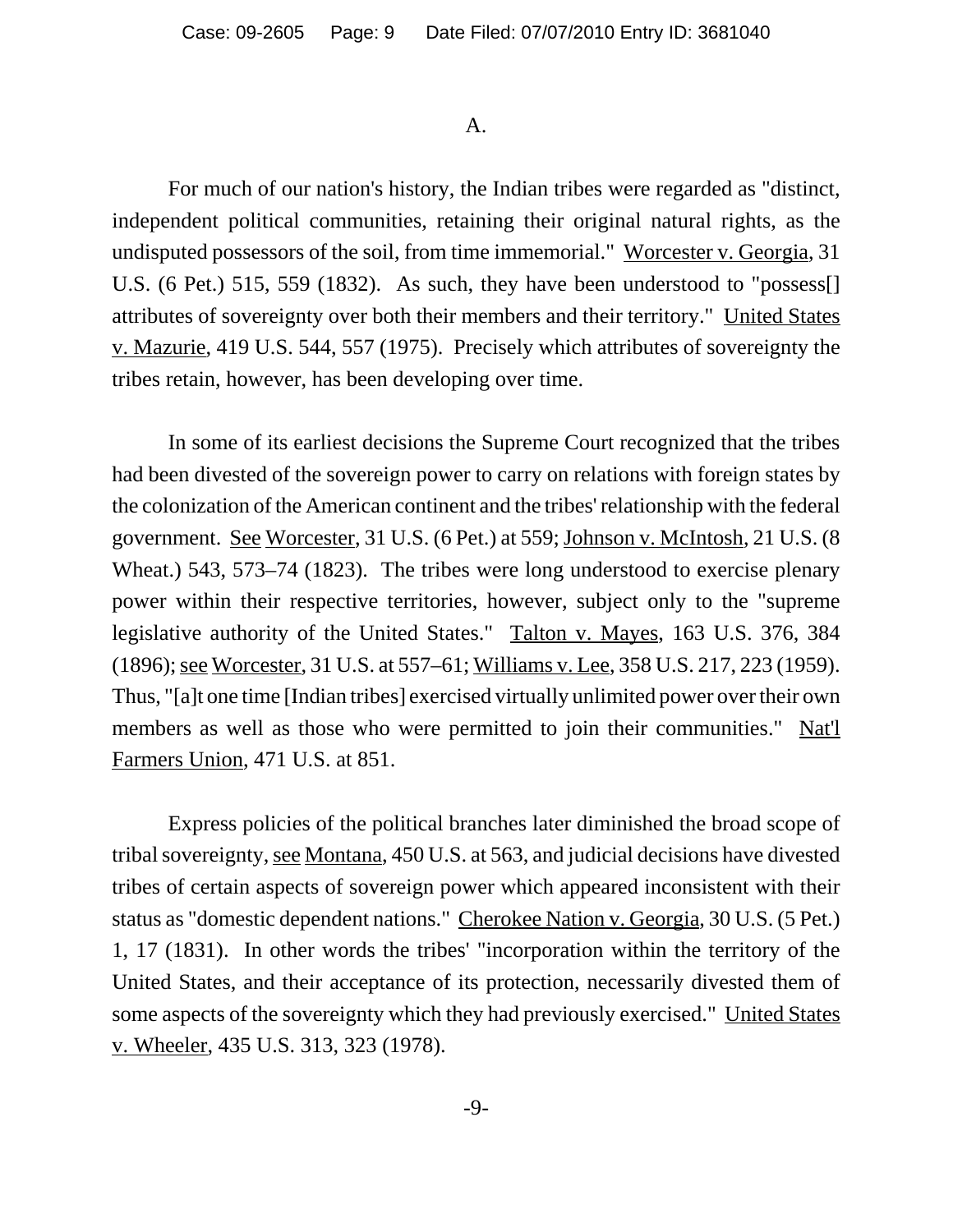Among the most significant areas of "implicit divestiture of sovereignty . . . are those involving the relations between an Indian tribe and nonmembers of the tribe." Id. at 326. As the Supreme Court has recently observed, the "'sovereignty that the Indian tribes retain is of a unique and limited character.' It centers on the land held by the tribe and on tribal members within the reservation." Plains Commerce Bank, 128 S. Ct. at 2718 (quoting Wheeler, 435 U.S. at 323). Although there are exceptions, tribes generally no longer "possess authority over non-Indians who come within their borders." Id.

The federal principles which govern tribal civil jurisdiction over nonmembers were set out in Montana v. United States, and that decision remains the "'pathmarking case' on the subject." Hicks, 533 U.S. at 358 (quoting Strate v. A-1 Contractors, 520 U.S. 438, 445 (1997)). In Montana, the Supreme Court concluded that the Crow Tribe lacked the power to prohibit hunting and fishing by nonmembers on non Indian fee land within the reservation because "exercise of tribal power beyond what is necessary to protect tribal self-government or to control internal relations is inconsistent with the dependent status of the tribes." 450 U.S. at 564. As a general matter, the Court held, "the inherent sovereign powers of an Indian tribe do not extend to the activities of nonmembers of the tribe."  $\underline{Id}$  at 565. Accordingly, "efforts by a tribe to regulate nonmembers, especially on non-Indian fee land, are 'presumptively invalid.'" Plains Commerce Bank, 128 S. Ct. at 2720 (quoting Atkinson, 532 U.S. at 659).

As the Supreme Court has explained, however, "Indian tribes retain inherent sovereign power to exercise some forms of civil jurisdiction over non-Indians on their reservations, even on non-Indian fee lands." Montana, 450 U.S. at 565. The Court has recognized two categories of nonmember conduct which may be regulated by tribes, commonly termed the "Montana exceptions." First, a "tribe may regulate, through taxation, licensing, or other means, the activities of nonmembers who enter consensual relationships with the tribe or its members, through commercial dealing, contracts, leases, or other arrangements." Id. Second, a "tribe may also retain inherent power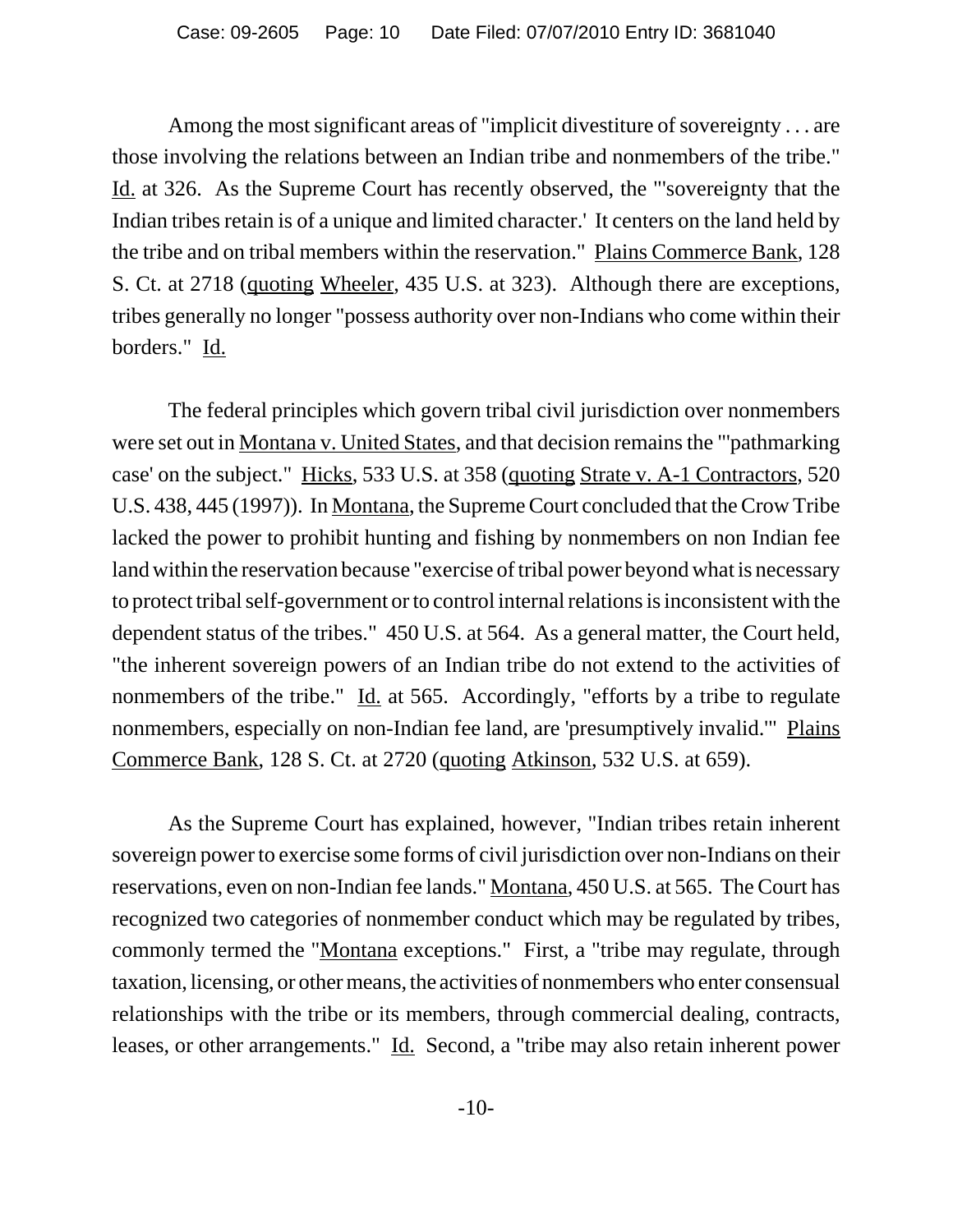to exercise civil authority over the conduct of non-Indians . . . within its reservation when that conduct threatens or has some direct effect on the political integrity, the economic security, or the health or welfare of the tribe." Id. at 566.

The Montana exceptions are rooted in the tribes' inherent power to protect certain sovereign interests. See Plains Commerce Bank, 128 S. Ct. at 2723. Paramount among those interests is the right of Indian tribes to "make their own laws and be governed by them," Hicks, 533 U.S. at 361, and in accordance with that right tribes "may regulate nonmember behavior that implicates tribal governance and internal relations." Plains Commerce Bank, 128 S. Ct. at 2723. Ultimately then, "[t]ribal self-government' is at the heart of tribal jurisdiction." Smith v. Salish Kootenai Coll., 434 F.3d 1127, 1133 (9th Cir. 2006) (en banc) (quoting Montana, 450 U.S. at 564), cert. denied, 547 U.S. 1209 (2006).

Although the issue in the Montana case was about tribal regulatory authority over nonmember fee land within the reservation, Montana, 450 U.S. at 547, Montana's analytic framework now sets the outer limits of tribal civil jurisdiction—both regulatory and adjudicatory—over nonmember activities on tribal and nonmember land. The Supreme Court held in Strate v. A-1 Contractors that "[a]s to nonmembers . . . a tribe's adjudicative jurisdiction does not exceed its legislative jurisdiction." Strate, 520 U.S. at 453.<sup>5</sup> Tribal court jurisdiction thus "turns upon whether the actions at issue in the litigation are regulable by the tribe." Hicks, 533 U.S. at 367 n.8. The Court has also indicated that "Montana applies to both Indian and non-Indian land."

<sup>&</sup>lt;sup>5</sup>Although in Hicks the Supreme Court reserved the question "whether a tribe's adjudicative jurisdiction over nonmember defendants equals its legislative jurisdiction," 533 U.S. at 358 (emphasis in original), it has indicated that "where tribes possess authority to regulate the activities of nonmembers, 'civil jurisdiction over disputes arising out of such activities presumptively lies in the tribal courts,'" Strate, 520 U.S. at 453 (quoting Iowa Mut. Ins. Co. v. LaPlante, 480 U.S. 9, 18 (1987)) (alterations omitted).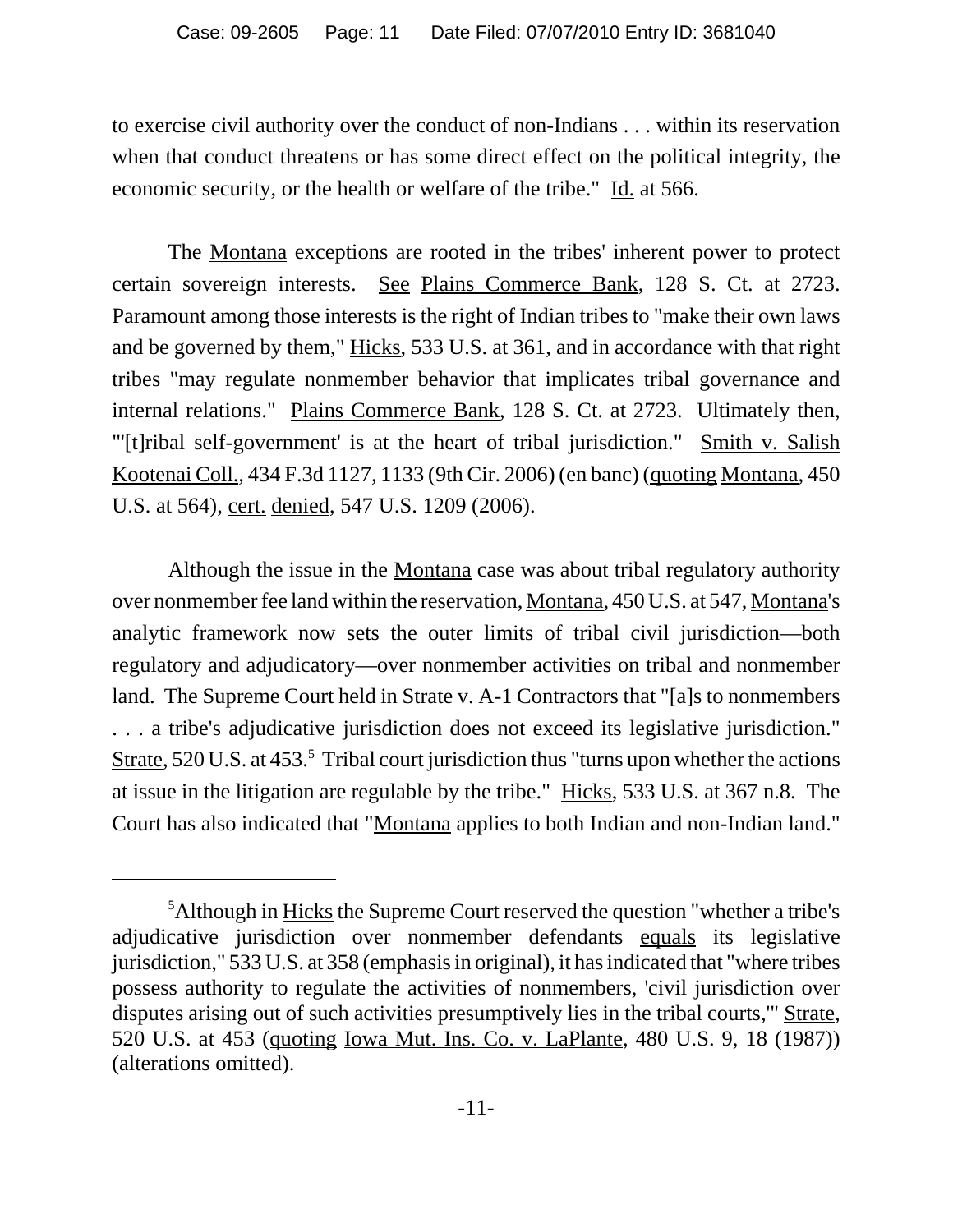Id. at 360; see also id. at 387 (O'Connor, J., concurring in part) ("Today, the Court finally resolves that Montana v. United States governs a tribe's civil jurisdiction over nonmembers regardless of land ownership.") (citation omitted); MacArthur v. San Juan County, 497 F.3d 1057, 1069–70 (10th Cir. 2007).

Because "efforts by a tribe to regulate nonmembers . . . are presumptively invalid," the Tribe bears the burden of showing that its assertion of jurisdiction falls within one of the Montana exceptions. Plains Commerce Bank, 128 S. Ct. at 2720 (quotation marks omitted). Those exceptions are narrow ones and "cannot be construed in a manner that would 'swallow the rule.'" Id. (quoting Atkinson Trading Co., 532 U.S. at 655).

# B.

The district court determined that the tribal courts could exercise jurisdiction over the Tribe's claims under the second Montana exception. That exception provides that tribal courts have authority over nonmember conduct which "threatens or has some direct effect on the political integrity, the economic security, or the health or welfare of the tribe." Montana, 450 U.S. at 566. In particular, the district court concluded that by attempting to seize control of the casino and government offices during an intratribal governance dispute, API directly affected both the political integrity and the economic security of the Tribe.

API disputes that the second Montana exception provides the tribal courts with jurisdiction. It maintains that the district court erred in its application of Montana by overestimating the effect of its conduct on the Tribe's sovereign interests and by considering acts that were irrelevant to the analysis. The Tribe supports the district court's reasoning, maintaining that API's conduct at its facilities interfered with its right to self government and threatened its economic well being.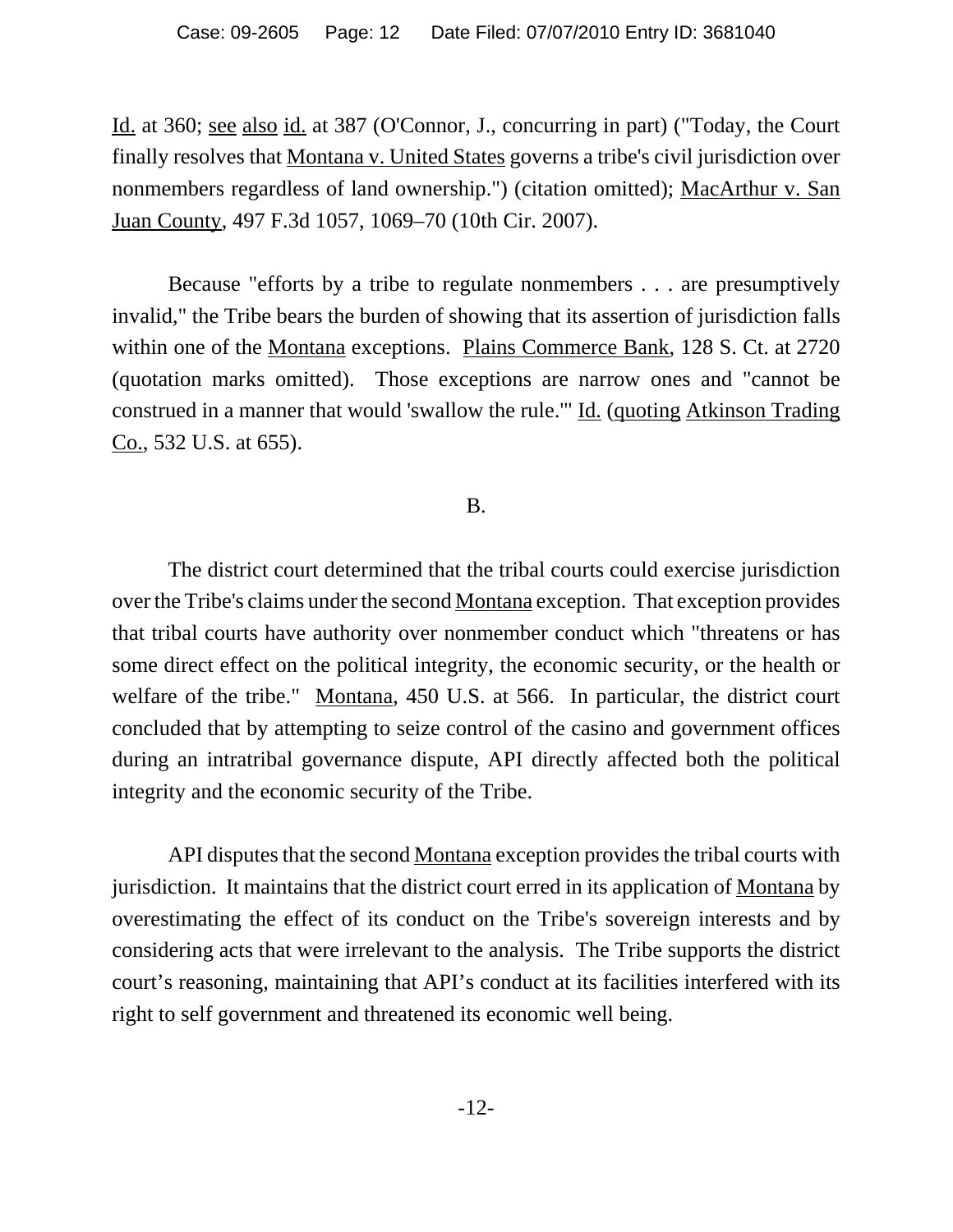The starting point for the jurisdictional analysis is to examine the specific conduct the Tribe's legal claims would seek to regulate. The Montana exceptions focus on "'the activities of nonmembers' or 'the conduct of non-Indians.'" Plains Commerce Bank, 128 S. Ct. at 2720 (quoting Montana, 450 U.S. at 565–66) (emphasis in original). Each claim must be analyzed individually in terms of the Montana principles to determine whether the tribal court has subject matter jurisdiction over it. See Hicks, 533 U.S. at 367 n.8 (limitations on tribal jurisdiction "pertain<sup>[]</sup> to subject-matter, rather than merely personal, jurisdiction"); Plains Commerce Bank, 128 S. Ct. at 2724–25 & n.2; cf. Myers v. Richland County, 429 F.3d 740, 747–48 (8th Cir. 2005) (examining federal court subject matter jurisdiction claim by claim).

In analyzing the jurisdictional issue we rely on the record developed in the tribal courts and the allegations in the Tribe's complaint. Questions of subject matter jurisdiction often require resolution of factual issues before the court may proceed, see, e.g., Osborn v. United States, 918 F.2d 724, 728–30 (8th Cir. 1990), and that is particularly true of inquiries into tribal jurisdiction. It is therefore both necessary and appropriate for the parties and the tribal court to ensure that "a full record [is] developed in the Tribal Court." Nat'l Farmers Union, 471 U.S. at 856. Here, the parties were afforded discovery in the tribal trial court. API has not contested any of the material allegations made by the Tribe, and we therefore take them as true for present purposes.

The parties disagree about which particular facts are relevant to the Montana analysis. API contends that the court should consider only the elements of the tribal regulation or cause of action at issue in evaluating its conduct. Because the tort claims might not in the ordinary course "'imperil the subsistence' of the tribal community," API maintains the tribal courts have no jurisdiction. Plains Commerce Bank, 128 S. Ct. at 2726 (quoting Montana, 450 U.S. at 566). The Tribe contends that in deciding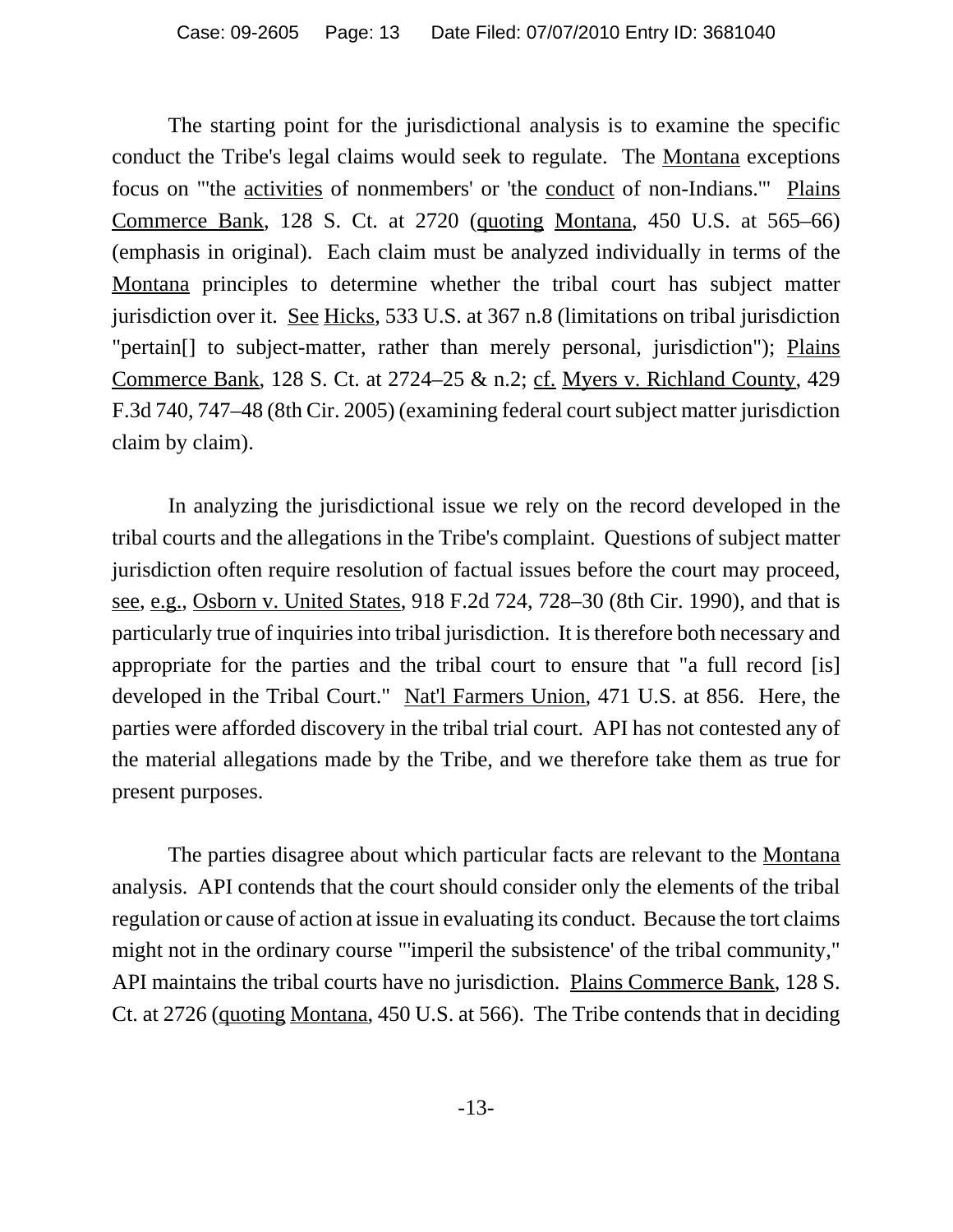the question of jurisdiction the court must focus on what actually occurred at the tribal facilities.

API's theory of tribal jurisdiction suffers from several flaws. The most significant is that it has no grounding in precedent. In support of its theory API does rely on Plains Commerce Bank, but its reading of that case does not withstand scrutiny. At issue in Plains Commerce Bank was a discrimination claim based on traditional tribal law. Id. at 2725. Rather than focusing on the elements of that tribal claim, the Supreme Court was concerned with the practical regulatory effect the claim would have on the nonmember conduct at issue. It concluded that in effect the plaintiffs' claim "operate[d] as a restraint on alienation" of the non-Indian defendant's land. Id. at 2721. Plains Commerce Bank thus demonstrates that courts applying Montana should not simply consider the abstract elements of the tribal claim at issue, but must focus on the specific nonmember conduct alleged, taking a functional view of the regulatory effect of the claim on the nonmember.

This approach is illustrated in decisions of other courts. For example, in Elliott v. White Mountain Apache Tribal Court, 566 F.3d 842, 849 (9th Cir. 2009), the Ninth Circuit considered the extent of the alleged damage before deciding that a tribe had colorable jurisdiction to enforce regulations prohibiting trespass and requiring a permit to make a fire on tribal land. The court noted that "the regulations at issue are intended to secure the tribe's political and economic well-being, particularly in light of the result of the alleged violations of those regulations in this very case: the destruction of millions of dollars of the tribe's natural resources." Id. at 850. The court's decision thus did not rest solely on the categorical elements in the tribal regulations, but on "the circumstances of this case." Id.

API's theory also suffers from a conceptual flaw. In maintaining that tribal adjudicatory jurisdiction turns on the elements of the regulation or cause of action the Tribe seeks to enforce, API assumes that the limits on tribal jurisdiction are a function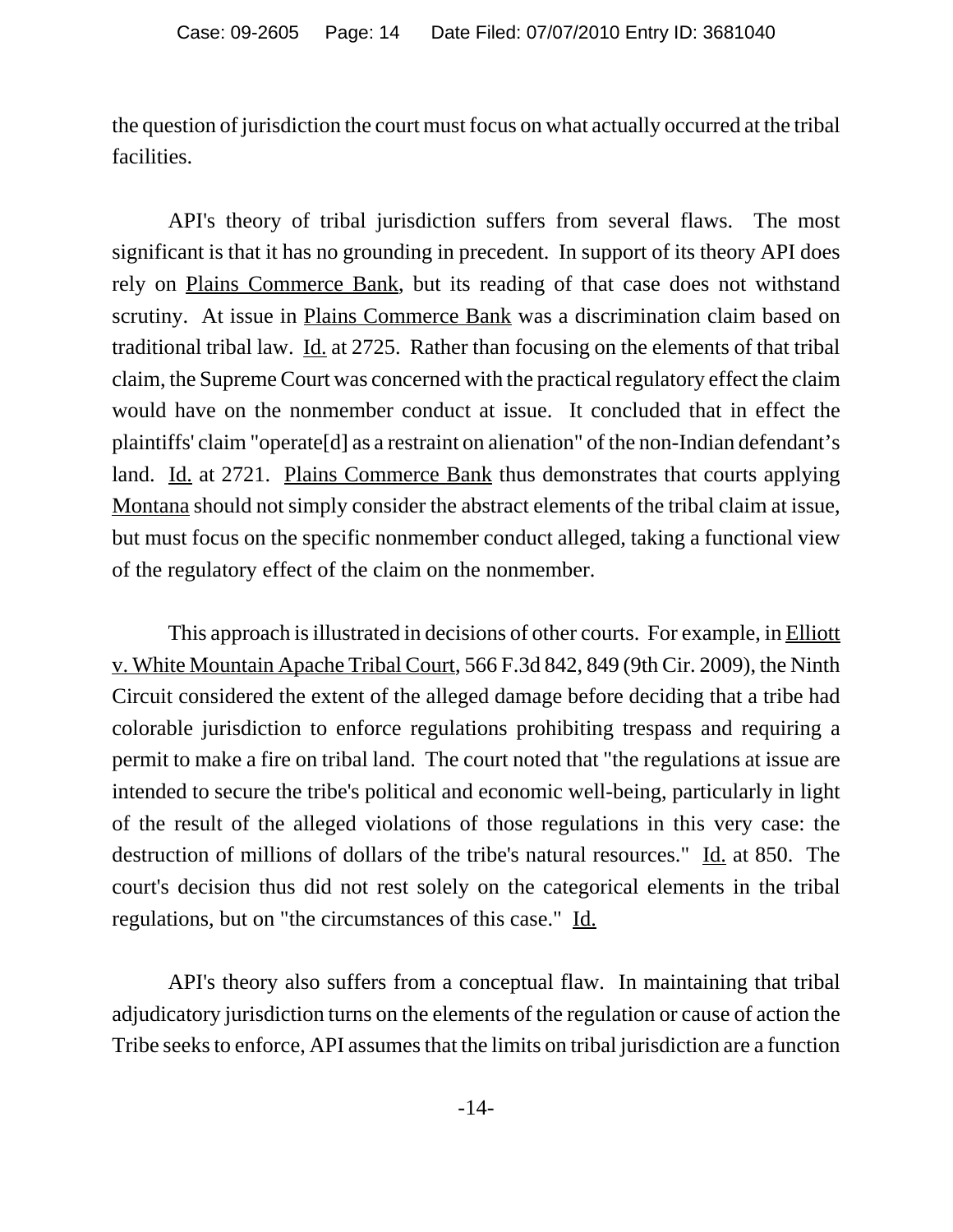of positive tribal law. That assumption misapprehends the source of Indian tribes' civil authority, as well as the nature of an appropriate inquiry under Montana.

The Montana exceptions recognize that the Indian tribes "retain inherent sovereign power," Montana, 450 U.S. at 565, and our task in applying the exceptions is to outline the boundaries of that retained power. Those boundaries are established by federal law, a source of law external to the tribes. See, e.g., Nat'l Farmers Union, 471 U.S. at 852. Positive tribal law, in contrast, is internal to the tribes. It is a manifestation of tribal power, and as such it does not contribute to the external limitations which concern us here. Once it is determined that certain conduct is within the scope of a tribe's power as a matter of federal law, our inquiry is at an end.

This point is illustrated by API's implicit concession that the Tribe might have jurisdiction in this case if only it had written regulations which specifically prohibited "hijacking the casino, interfering with elections, and deposing [the Tribe's] governing council." See API Opening Br. at 22. We need not pause to consider how foreseeable such conduct would have been because the absence of such regulations is irrelevant in the factual context of this case. If the Tribe retains the power under Montana to regulate such conduct, we fail to see how it makes any difference whether it does so through precisely tailored regulations or through tort claims such as those at issue here.

We conclude that the allegations relevant to our jurisdictional inquiry are not limited to those that track the elements of the Tribe's claims. The context is also significant, and other aspects of the conduct the claims seek to regulate are pertinent to the extent they demonstrate encroachment upon the tribal sovereign interests recognized by Montana and its progeny. We turn then to the Tribe's allegations.

The Tribe's claims arise from two related, but ultimately distinct, courses of conduct which occurred subsequent to the election of the Bear Council and API's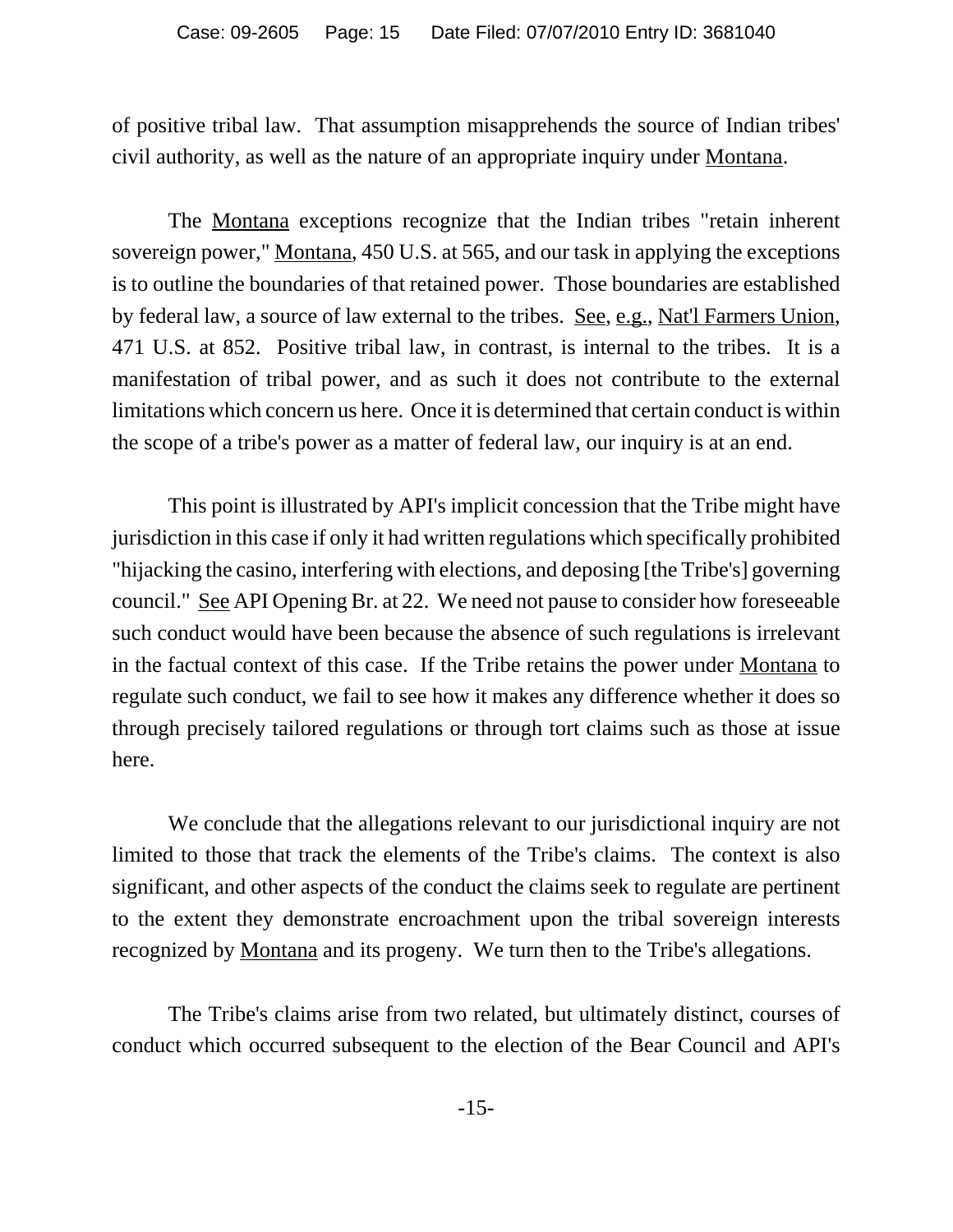agreement with Walker. First, the Tribe alleges that between the time the contract was signed in June and the end of September 2003, API took possession of over \$1 million in tribal funds without the authorization of the Tribe's duly elected governing body. The Tribe's conversion claim arises from this transaction (or set of transactions). Second, the Tribe's complaint describes API's raid on the casino and the government offices, leading to the claims for trespass to land, trespass to chattels, and conversion of tribal trade secrets.

We consider the latter claims first. According to the Tribe's allegations, on October 1, 2003 API's armed agents entered onto tribal trust land without permission of the elected governing body, stormed buildings vital to the Tribe's economy and its self government, committed violent torts against tribal members, forcibly seized sensitive information related to the Tribe's finances and gaming operations, and damaged tribal property. The conduct set out in these allegations "menace[d] the 'political integrity, the economic security, [and] the health [and] welfare" of the Tribe to such a degree that it "'imperil[ed] the subsistence' of the tribal community." Plains Commerce Bank, 128 S. Ct. at 2726 (quoting Montana, 450 U.S. at 566). The Tribe therefore retains the inherent power under the second Montana exception to regulate this conduct.

API threatened the health and welfare of the Tribe by organizing a physical attack by thirty or more outsiders armed with batons and at least one firearm against the Tribe's facilities and the tribal members inside, including the duly elected council. While the "generalized threat that torts by or against its members pose for any society<sup>[]</sup> is not what the second <u>Montana</u> exception is intended to capture," Philip Morris USA, Inc. v. King Mountain Tobacco Co., 569 F.3d 932, 943 (9th Cir. 2009), the Tribe's allegations describe no ordinary torts. To the contrary, API directly threatened the tribal community and its institutions. Its agents' actions against the Tribe's newly elected council and its supporters during the dawn takeover could easily have led to wider violence. Conduct reasonably likely to result in violence on tribal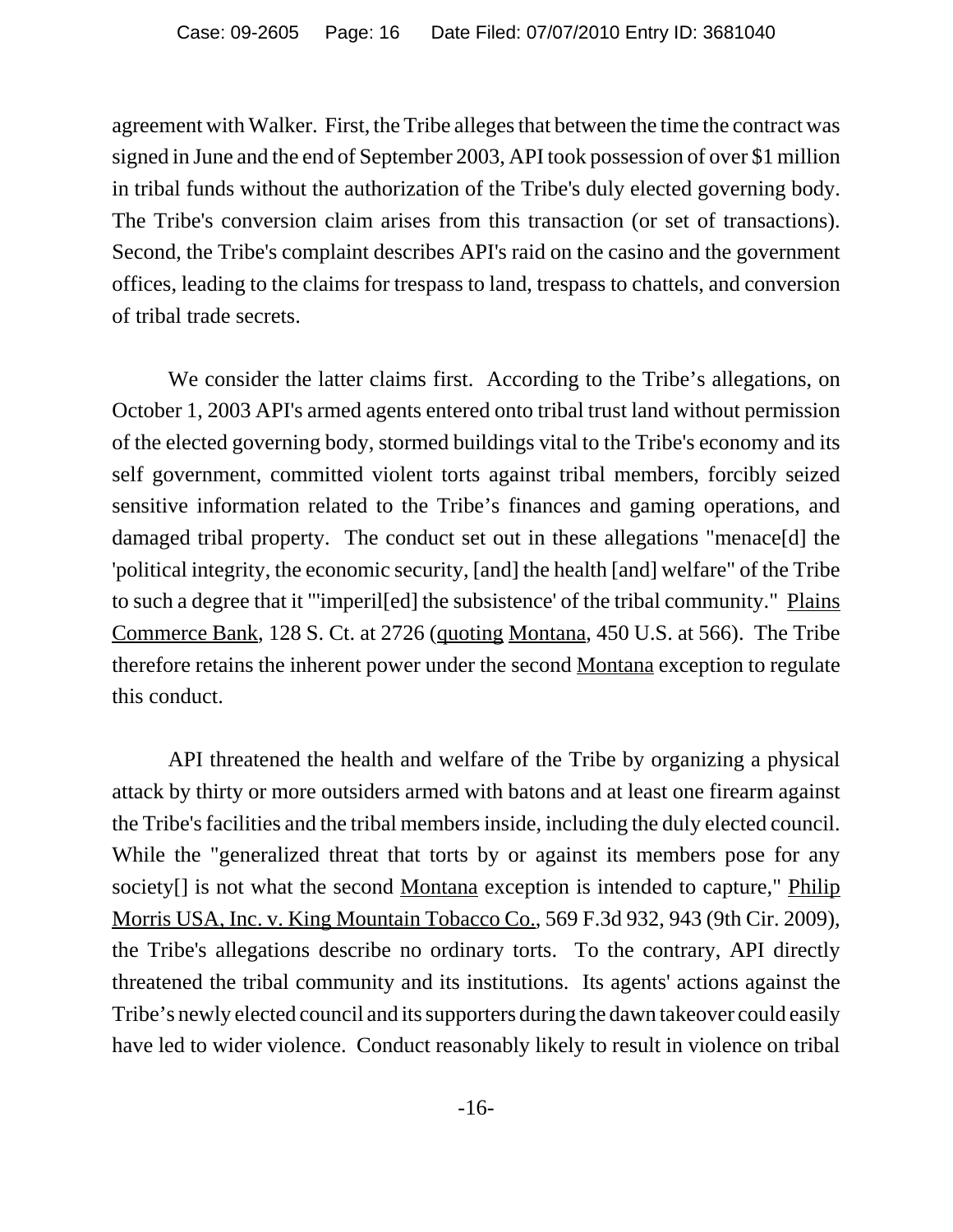lands sufficiently threatens tribal health and welfare to justify tribal regulation. See Babbitt Ford, Inc. v. Navajo Indian Tribe, 710 F.2d 587, 593 (9th Cir. 1983).

As alleged, API's conduct also threatened the political integrity and economic security of the Tribe. Its apparent purpose in raiding the Tribe's facilities was to seize control of the tribal government and economy by force.<sup>6</sup> The dawn attack was directed at the Tribe's community center—the seat of tribal government—and the casino, which the tribal appellate court characterized as "the Tribe's economic engine." Tribal Court of Appeals Decision at 16. As it appears from the allegations, the raid sought to return the Walker Council to power despite the majority's rejection of its leadership in the May election. This was a direct attack on the heart of tribal sovereignty, the right of Indians "to protect tribal self-government." Montana, 450 U.S. at 564.<sup>7</sup>

Finally, there remains "the critical importance of land status" to questions of tribal jurisdiction under Montana. Plains Commerce Bank, 128 S. Ct. at 2725. Here, the Tribe does not seek to assert jurisdiction over non Indian fee land. The facilities API raided are on tribal trust land. The Tribe's trespass and trade secret claims thus seek to regulate API's entry and conduct upon tribal land, and they accordingly "stem from the tribe's 'landowner's right to occupy and exclude.'" Elliott, 566 F.3d at 850 (quoting Hicks, 533 U.S. at 359). A "tribe's 'traditional and undisputed power to exclude persons' from tribal land . . . gives it the power to set conditions on entry to

<sup>&</sup>lt;sup>6</sup>API's alleged conduct fits the dictionary definition of an attempted coup d'etat: a "sudden . . . change of government through seizure of power." Black's Law Dictionary 378 (8th ed. 2004).

 $\sqrt[7]{2}$ No jurisdictional significance has been established by the fact that the BIA and NIGC still recognized the Walker Council at the time of the raid. As discussed in Part III.B, infra, these federal agencies are without power to interfere in an intratribal governance dispute. Their recognition could not give API license to do what the agencies themselves could not.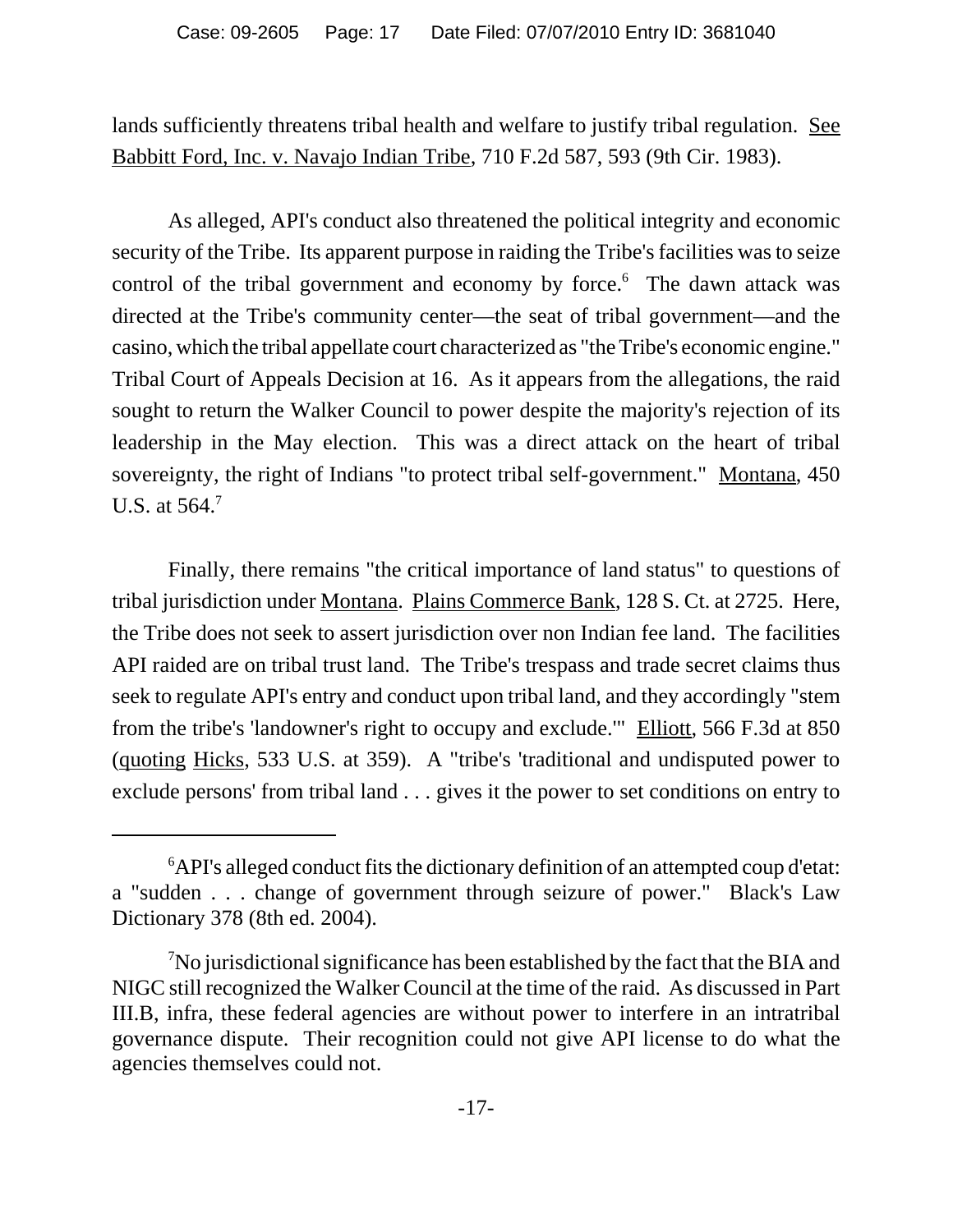that land." Plains Commerce Bank, 128 S. Ct. at 2723 (quoting Duro v. Reina, 495 U.S. 676, 696 (1990)). Tribal civil authority is at its zenith when the tribe seeks to enforce regulations stemming from its traditional powers as a landowner. See Hicks, 533 U.S. at 370 ("[T]ribal ownership is a factor in the Montana analysis, and a factor significant enough that it may sometimes be dispositive.") (ellipsis and quotation marks omitted); Strate, 520 U.S. at 454; Elliott, 566 F.3d at 849–50. Adjudication of the trespass and trade secret claims is accordingly well within the Tribe's retained power under Montana*.*

We conclude that because API's forceful intervention on October 1, 2003 threatened the "political integrity, the economic security, [and] the health [and] welfare" of the Tribe, Montana, 450 U.S. at 566, as well as its rights as a landowner, the tribal courts may exercise jurisdiction over the claims that arise out of that conduct. See Plains Commerce Bank, 128 S. Ct. at 2724, 2726 (tribes retain "inherent sovereign authority to set conditions on entry, preserve self-government, [and] control internal relations"). The Tribe's claims for trespass to tribal land and chattels and conversion of tribal trade secrets grow out of this sovereign authority.

The Tribe's claim for conversion of tribal funds is materially different from the other alleged torts, however. The conversion claim does not appear to arise directly out of what occurred during the October 1 raid. It arises from the payment of tribal funds to API under its contract with Walker. According to the tribal trial court's factual findings, all of the money the Tribe now seeks to recover had been paid to API by September 30, the day before the raid occurred. The district court may have overlooked that fact since it focused its discussion entirely on API's conduct on October 1. It is of course possible that API was paid in advance for planning and executing the raid, but that has not been alleged.

In order to establish jurisdiction over the conversion claim under the second Montana exception, the Tribe must show that the conduct it seeks to regulate occurred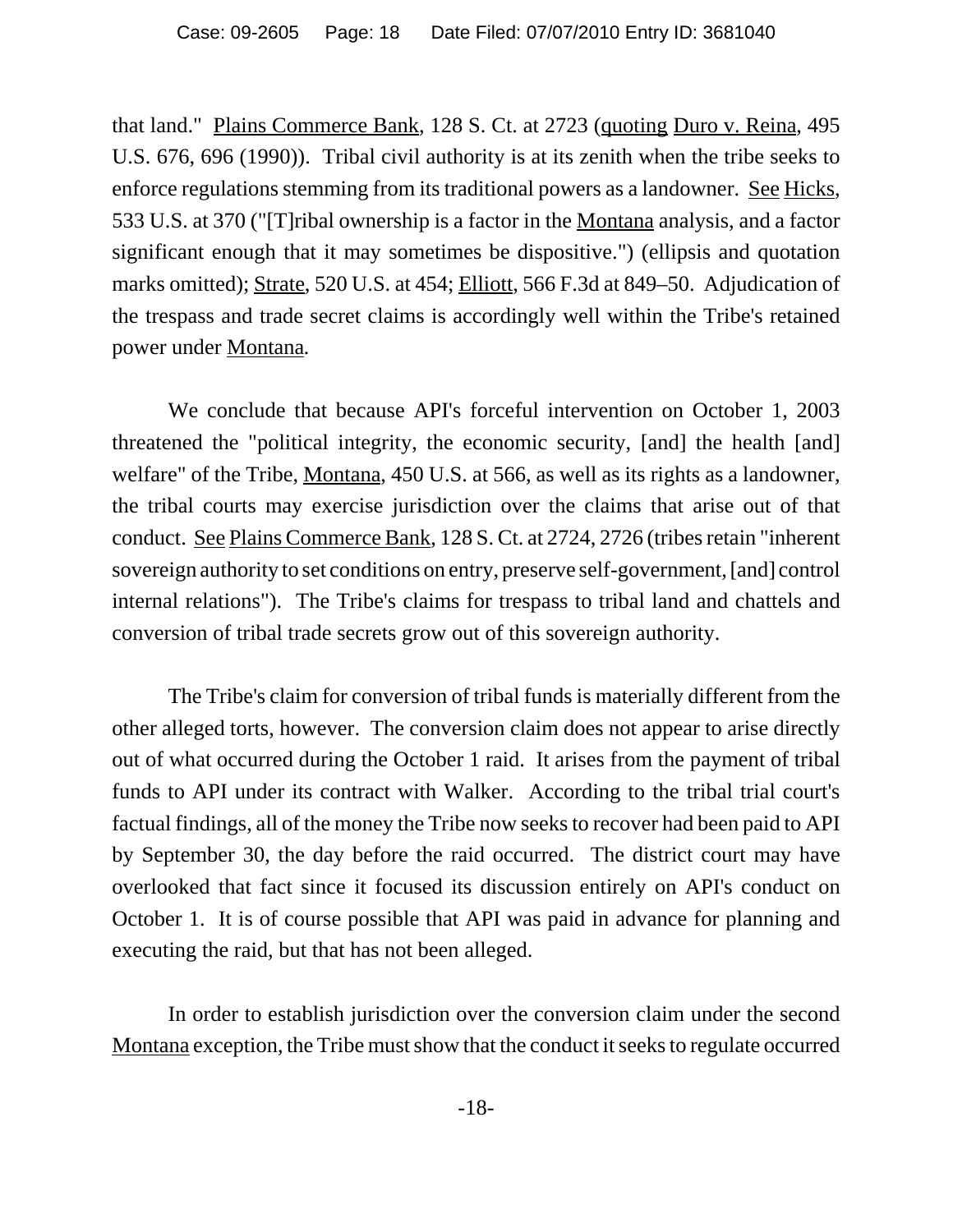within the Meskwaki Settlement, for "Montana and its progeny permit tribal regulation of nonmember conduct inside the reservation." Plains Commerce Bank, 128 S. Ct. at 2721 (second emphasis added). The conduct the conversion claim seeks to regulate most directly is API's unauthorized receipt and retention of tribal funds. See, e.g., Restatement (Second) of Torts §§ 222A, 229; cf. United States v. Janis, 556 F.3d 894, 898 (8th Cir. 2009) (defendant's "receipt and retention" of tribal funds transferred in violation of tribal policy was "conversion" under 18 U.S.C. § 1163). The Tribe makes no allegation that the receipt or retention of the funds occurred within the Meskwaki Settlement, however, so we cannot conclude that the conduct most directly regulated by the conversion claim occurred on tribal land.

Nor has the Tribe adequately delineated an indirect relationship between the conversion claim as a whole and API's conduct on tribal land, for it remains unclear what portion of the allegedly converted funds may relate to the October 1 raid, as opposed to other services API might have performed under the contract with Walker. The tribal appellate court stated that the "Walker Council paid API these funds in exchange for API's performance of some of the actions" of October 1, Tribal Court of Appeals Decision at 16, but the record does not illuminate the issue any further. The tribal trial court's only relevant factual finding was that API received \$1,022,171.26 in tribal funds between June 30, 2003 and September 30, 2003. Because we cannot determine what services these funds paid for, we cannot examine what conduct by API the conversion claim seeks to regulate.

That some of the funds likely relate to the October 1 raid is not enough to sustain jurisdiction over the claim as a whole, for "when it comes to tribal regulatory authority, it is not 'in for a penny, in for a Pound.'" Plains Commerce Bank, 128 S. Ct. at 2724 (quoting Atkinson, 532 U.S. at 656). We conclude that the Tribe has failed to carry its burden of establishing adjudicatory jurisdiction over the conversion claim under the second Montana exception.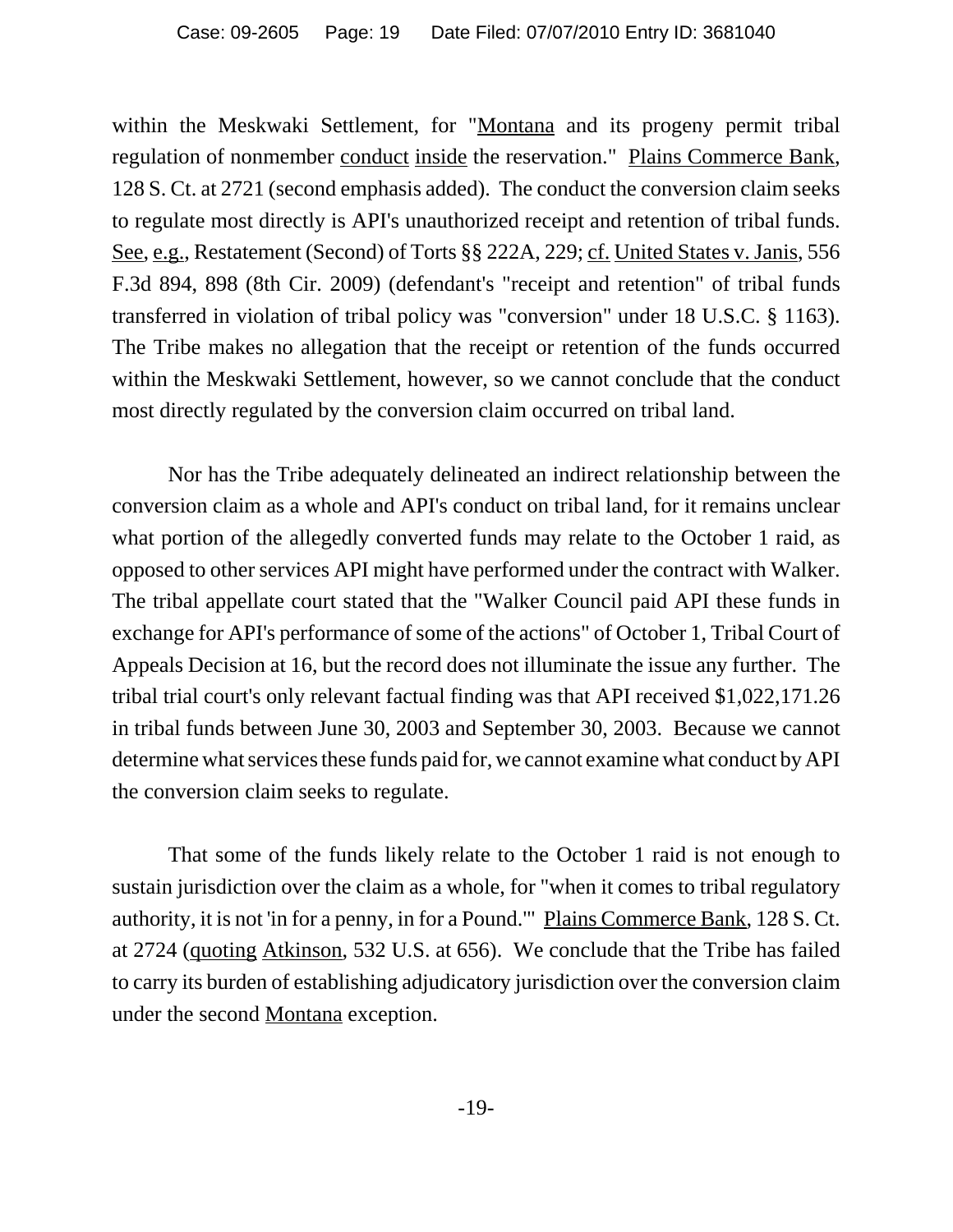The question remains, however, whether the first Montana exception could provide tribal court jurisdiction over the conversion claim. That exception recognizes tribal power to regulate nonmembers when they "enter consensual relationships with the tribe or its members." Montana, 450 U.S. at 565. The tribal appellate court concluded that the first exception did not apply because the Tribe's claims "are premised on lack of consent and turn on the Tribe's claim that there was no valid Contract" between it and API. Tribal Court of Appeals Decision at 16 (emphasis in original). Although the district court expressed agreement with that proposition, it did not analyze or ultimately decide whether the first Montana exception applies to any of the Tribe's claims. The Tribe now urges that the first exception establishes jurisdiction over all of its claims. API disagrees.

Whether the contract between API and Walker was binding on the Tribe is an issue separate from the question of whether the contract could establish tribal court jurisdiction over the Tribe's claims, for the consensual relationship contemplated by the first Montana exception may be with the Tribe itself "or its members." Montana, 450 U.S. at 565. Even if the contract did not bind the Tribe, the operative question for jurisdictional purposes is whether the conversion claim has a sufficient nexus to the consensual relationship between Walker and API. Atkinson, 532 U.S. at 656; see Nord, 520 F.3d at 856. We decline to answer that question without the benefit of analysis by the district court. We therefore conclude that a remand is necessary so that the district court may consider the applicability of the first Montana exception to the Tribe's conversion claim.

# III.

API contends that regardless of whether the tribal courts have subject matter jurisdiction under Montana, its contract with Walker binds the Tribe and requires arbitration of the claims brought against it. After concluding as a matter of tribal law that the Bear Council had been legally installed to lead the Tribe in the May 2003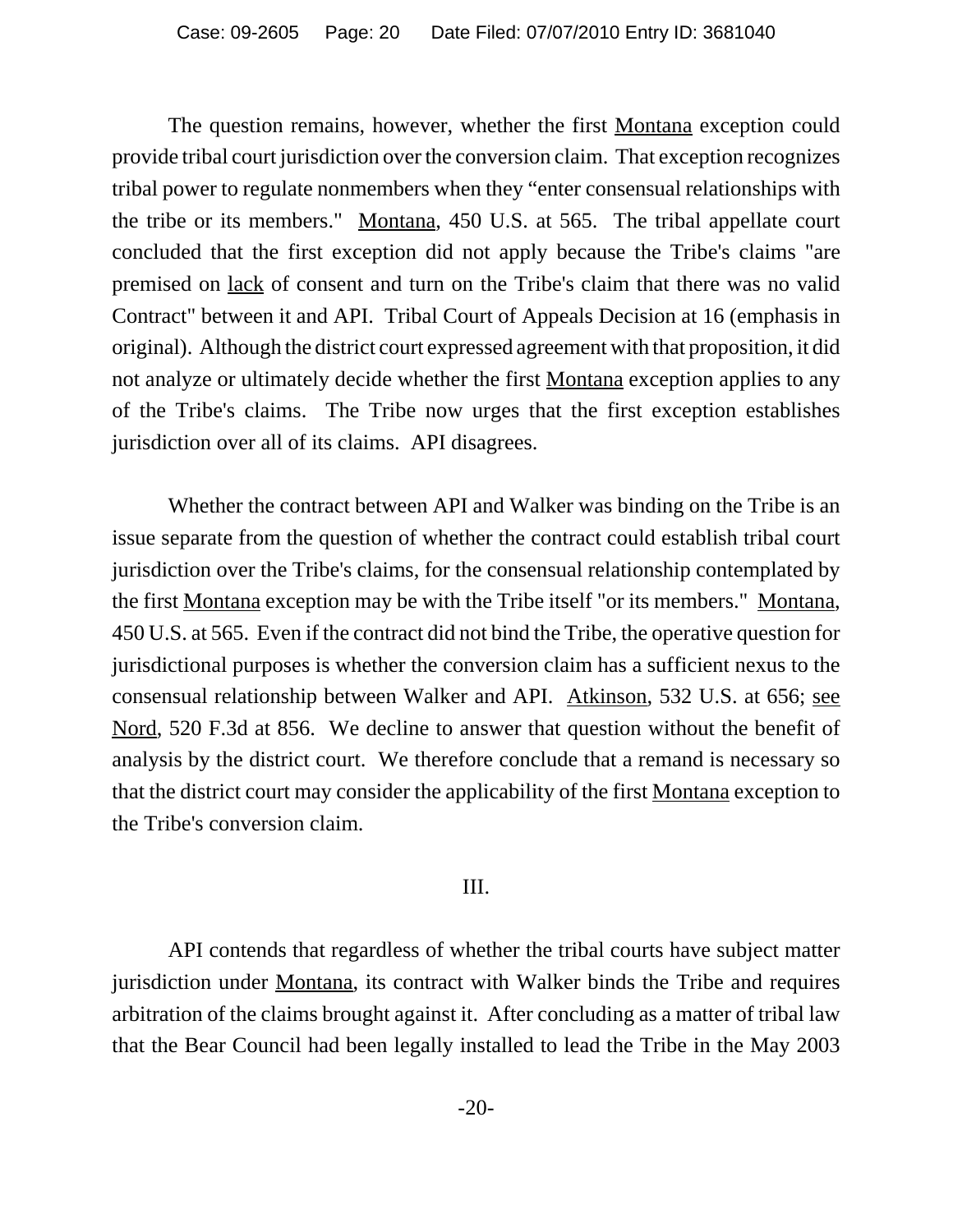election, the tribal courts determined that Walker had no authority to bind the Tribe to the contract he subsequently entered into in June. The district court deferred to that determination of tribal law and therefore agreed that the arbitration clause in the contract was not enforceable against the Tribe. Because the duly elected tribal authority had not agreed to the arbitration provision, the district court concluded that the Tribe's sovereign immunity barred API's claim for enforcement of the arbitration clause. API continues to maintain that the arbitration clause is binding, particularly since some federal agencies continued to recognize Walker as the tribal chairman at the time he entered into the contract with it.

#### A.

The parties disagree about the scope of our review of API's arbitration claim. API maintains that we must review de novo all matters of federal law decided by the tribal court including the arbitration issue. The Tribe argues however that our review is limited to determining whether the tribal courts had jurisdiction over the issue. If they did, the Tribe contends, we should accord preclusive effect to their determination that the contract was invalid.

The Supreme Court's guidance in this area has been limited. It held in <u>Iowa</u> Mutual Insurance Co. v. LaPlante that "[u]nless a federal court determines that the Tribal Court lacked jurisdiction, . . . proper deference to the tribal court system precludes relitigation of issues raised by the [underlying] claim and resolved in the Tribal Courts." 480 U.S. at 19. That decision has been understood as establishing "the rule that federal courts may not readjudicate questions—whether of federal, state or tribal law—already resolved in tribal court absent a finding that the tribal court lacked jurisdiction or that its judgment be denied comity for some other valid reason."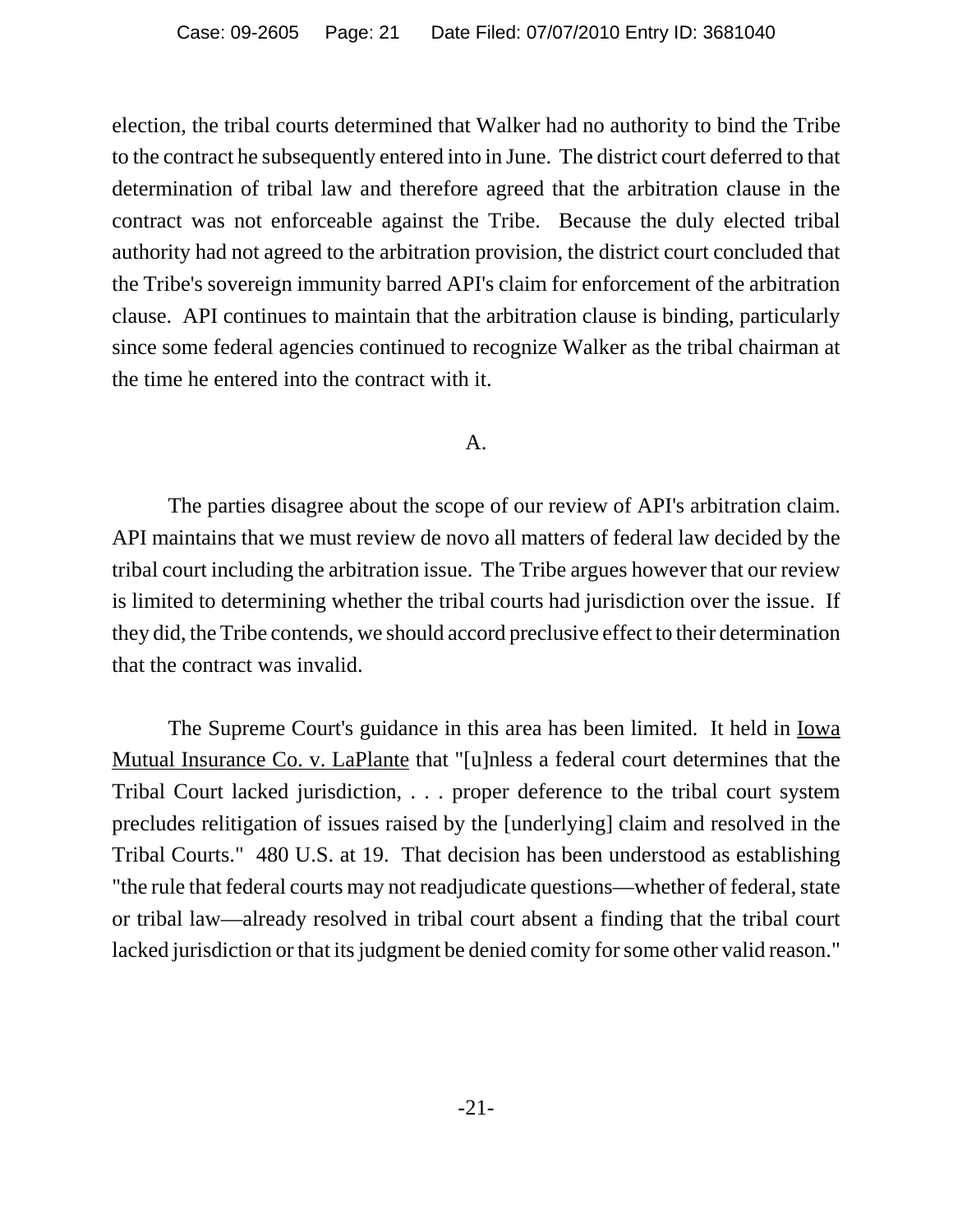AT&T Corp. v. Coeur d'Alene Tribe, 295 F.3d 899, 904 (9th Cir. 2002).<sup>8</sup> The Ninth Circuit thus reviews de novo a tribal court's resolution of those matters of federal law which are relevant to the tribal court's jurisdiction, but gives preclusive effect to tribal judgments on other issues under a comity analysis. See id. at 903–04; Wilson v. Marchington, 127 F.3d 805, 810 (9th Cir. 1997).

We stated in dictum in Prescott v. Little Six, Inc. that "when the tribal court applies federal law [its] determinations are accorded no deference and are reviewed by the district court de novo," citing Duncan Energy Co. v. Three Affiliated Tribes of the Ft. Berthold Reservation, 27 F.3d 1294, 1300 (8th Cir. 1994). Prescott, 387 F.3d at 757. In Duncan the court mentioned the de novo standard only in the course of discussing tribal court jurisdictional determinations, however, and it relied on FMC v. Shoshone-Bannock Tribes, 905 F.2d 1311, 1313 (9th Cir. 1990). See Duncan, 27 F.3d at 1300. The Ninth Circuit has subsequently explained that FMC did not require a de novo standard for all federal issues, but "merely established a de novo standard of review for legal questions relevant to a tribal court's decision regarding tribal jurisdiction." Coeur d'Alene Tribe, 295 F.3d at 904 (emphasis in original).<sup>9</sup>

<sup>&</sup>lt;sup>8</sup>See also Timothy W. Joranko, Exhaustion of Tribal Remedies in the Lower Courts After National Farmers Union and Iowa Mutual: Toward a Consistent Treatment of Tribal Courts by the Federal Judicial System, 78 Minn. L. Rev. 259, 295 (1993) ("Iowa Mutual makes clear that the parties may not relitigate their federal claims beyond the jurisdictional challenge, unless and until the federal court determines that the tribal court lacked jurisdiction over the dispute.").

<sup>&</sup>lt;sup>9</sup>A de novo standard of review for all questions of federal law decided by tribal courts would also appear to take inadequate account of the fact that "the tribes remain quasi-sovereign nations which . . . are in many ways foreign to the constitutional institutions of the Federal and State Governments." Santa Clara Pueblo v. Martinez, 436 U.S. 49, 71 (1978); see also Duncan, 27 F.3d at 1302 (Loken, J., concurring) ("I do not agree that . . . we conduct some sort of direct review of the tribal court. . . . I know of no statute giving the district and circuit courts jurisdiction to review tribal court decisions.").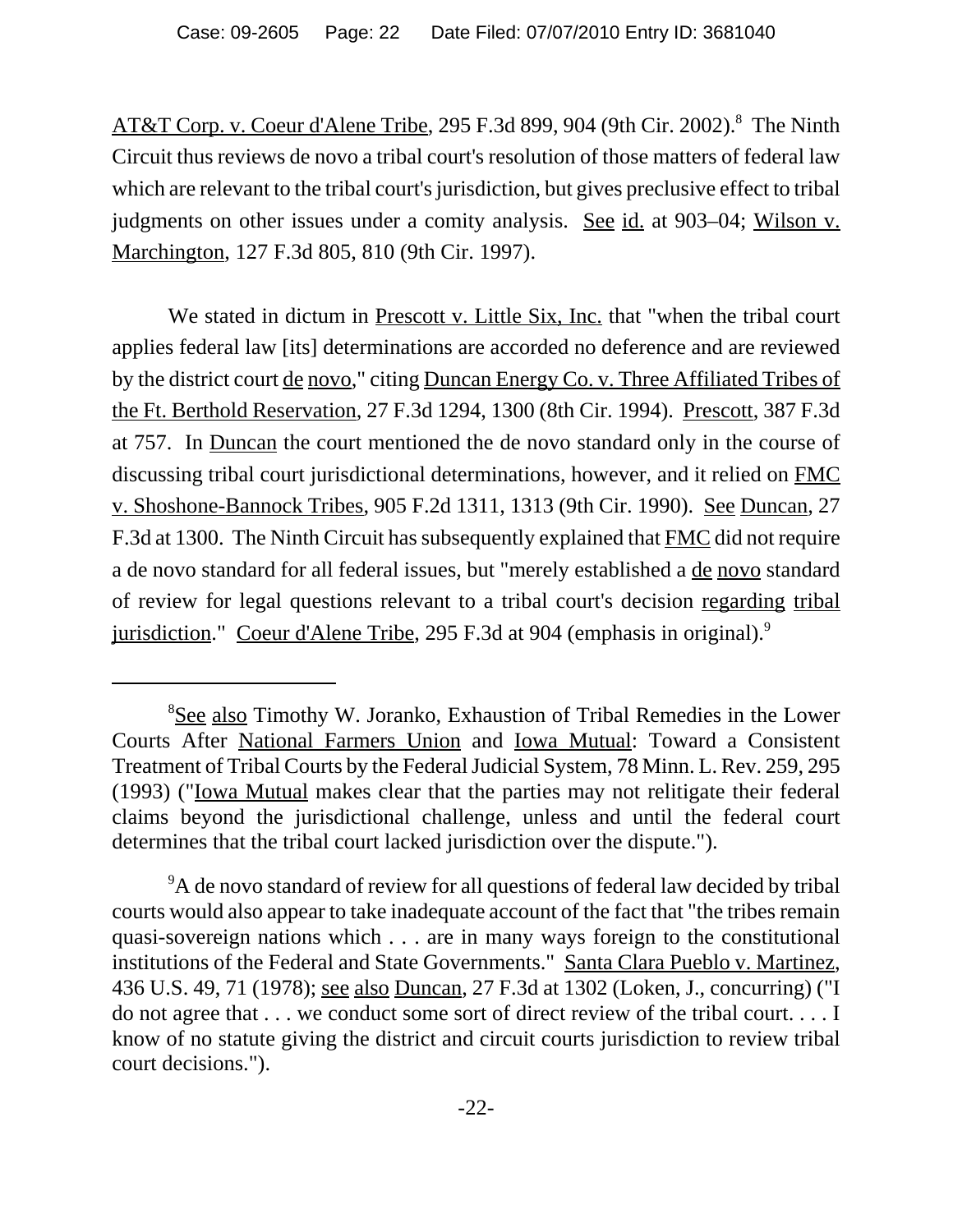Even if our precedent provides uncertain guidance on the standard for review of tribal court decisions of federal law issues, we need not linger over the question here. The district court determined that the question of whether Walker had authority to bind the Tribe to the June 2003 agreement with API is purely a matter of tribal law. If that conclusion was correct, we need not decide in this case whether de novo review applies to tribal court decisions of nonjurisdictional issues of federal law. The rule is clear that federal courts do not conduct de novo review over tribal court rulings under tribal law. Prescott, 387 F.3d at 756; City of Timber Lake v. Cheyenne River Sioux Tribe, 10 F.3d 554, 559 (8th Cir. 1993), cert. denied, 512 U.S. 1236 (1994).

# B.

API argues that the district court should not have deferred to the tribal courts' conclusion about the validity of the contract because that issue is governed by federal law, not tribal law. API contends that Walker had authority under federal law to take any action necessary to operate the casino, including contracting with API on behalf of the Tribe, because the BIA and NIGC still recognized the Walker Council as the Tribe's governing body through the summer of 2003. API's reliance on federal agency recognition of the Walker Council is misplaced.

Of special significance is the long established principle that "[t]ribal election disputes, like tribal elections, are key facets of internal tribal governance and are governed by tribal constitutions, statutes, or regulations." Cohen § 4.06[1][b][i]. We have reaffirmed this rule in relation to the very governance dispute underlying this case. See Meskwaki Casino Litig., 340 F.3d at 763–64. Because tribal governance disputes are controlled by tribal law, they fall within the exclusive jurisdiction of tribal institutions, see id., and the BIA's recognition of a member or faction is not binding on a tribe, Goodface v. Grassrope, 708 F.2d 335, 339 (8th Cir. 1983).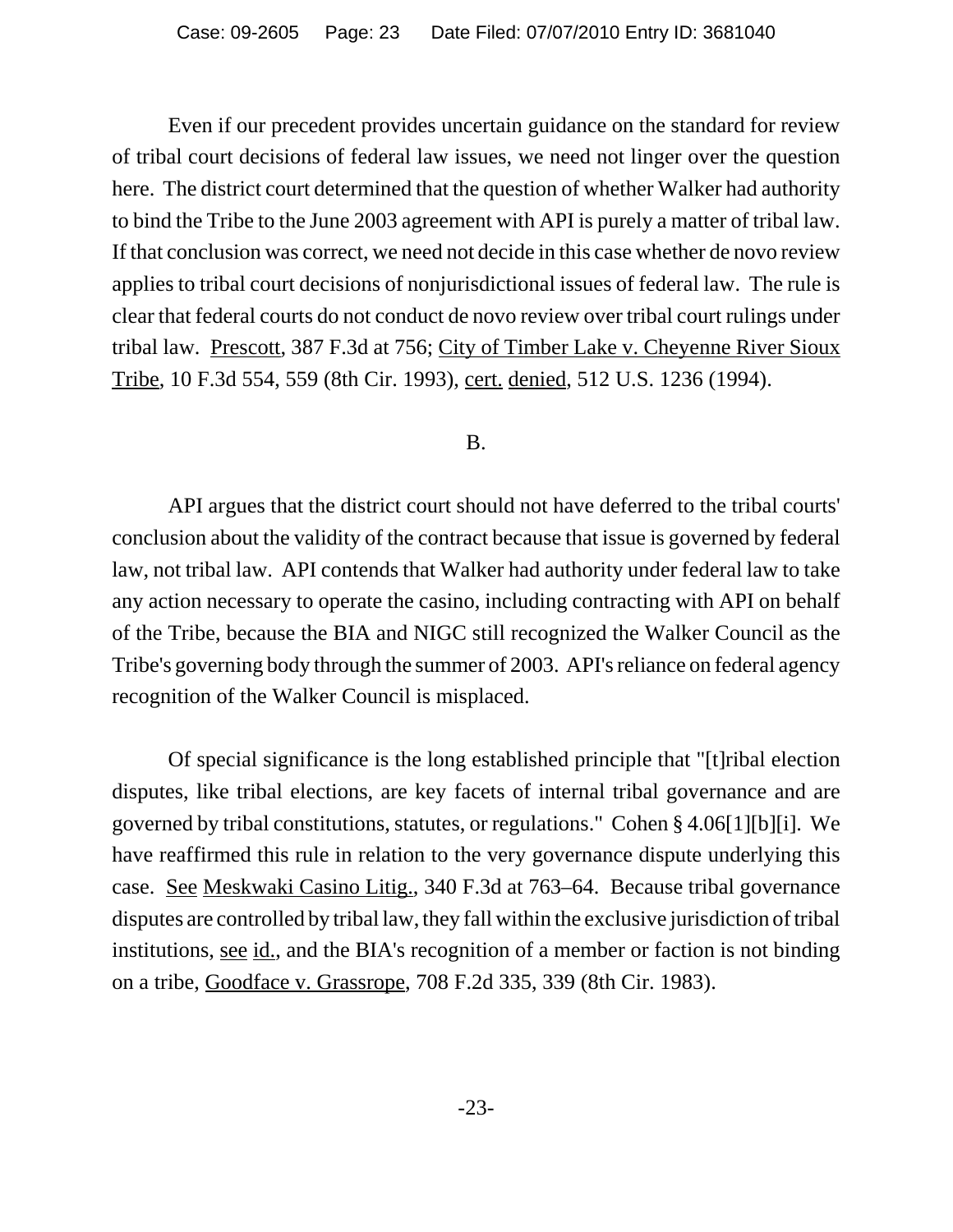While the BIA may at times be obliged to recognize one side in a dispute as part of "its responsibility for carrying on government relations with the Tribe," such recognition is made only on "an interim basis." Id. Once the dispute is resolved through internal tribal mechanisms, the BIA must recognize the tribal leadership embraced by the tribe itself. <u>Id.; see also Wheeler v. U.S. Dep't of the Interior, Bureau</u> of Indian Affairs, 811 F.2d 549, 552–53 (10th Cir. 1987); Cohen § 4.06[1][b][ii]. The BIA recognizes the force of these principles. See Wanatee v. Acting Minneapolis Area Director, BIA, 31 I.B.I.A. 93, 95 (Interior Bd. of Indian Appeals July 30, 1997).

It is plain, then, that whether Walker was properly removed from office and whether he had general authority to act on behalf of the Tribe in a governmental capacity are pure questions of tribal law, beyond the purview of the federal agencies and the federal courts. API concedes this proposition as it must. It argues, however, that federal law empowered Walker in a more limited and specific manner. API contends that NIGC's notice of violation and order closing the casino authorized Walker to take self help remedies in retaking control, pointing in particular to a statement in the notice of violation that the Bear Council's occupation of the casino "leaves the federally recognized government unable to regain control without the use of force."10 More broadly, API contends that because Indian gaming is a federally regulated activity, the federal agencies' recognition of Walker empowered him to act on behalf of the Tribe for purposes of operating the casino, and thus to enter into the contract with API despite having been replaced by the election of the Bear Council.

As for the first contention, the NIGC actions had neither the purpose nor the legal consequences API ascribes to them. The notice of violation and closure order disclose no intent to empower Walker to employ force by outsiders to retake the casino. To say that the Bear Council was not authorized at that point to operate the

<sup>&</sup>lt;sup>10</sup> Notice of Violation, No. NOV-03-02, at 2 (NIGC Apr. 30, 2003), available at http://www.nigc.gov/Reading\_Room/Enforcement\_Actions.aspx.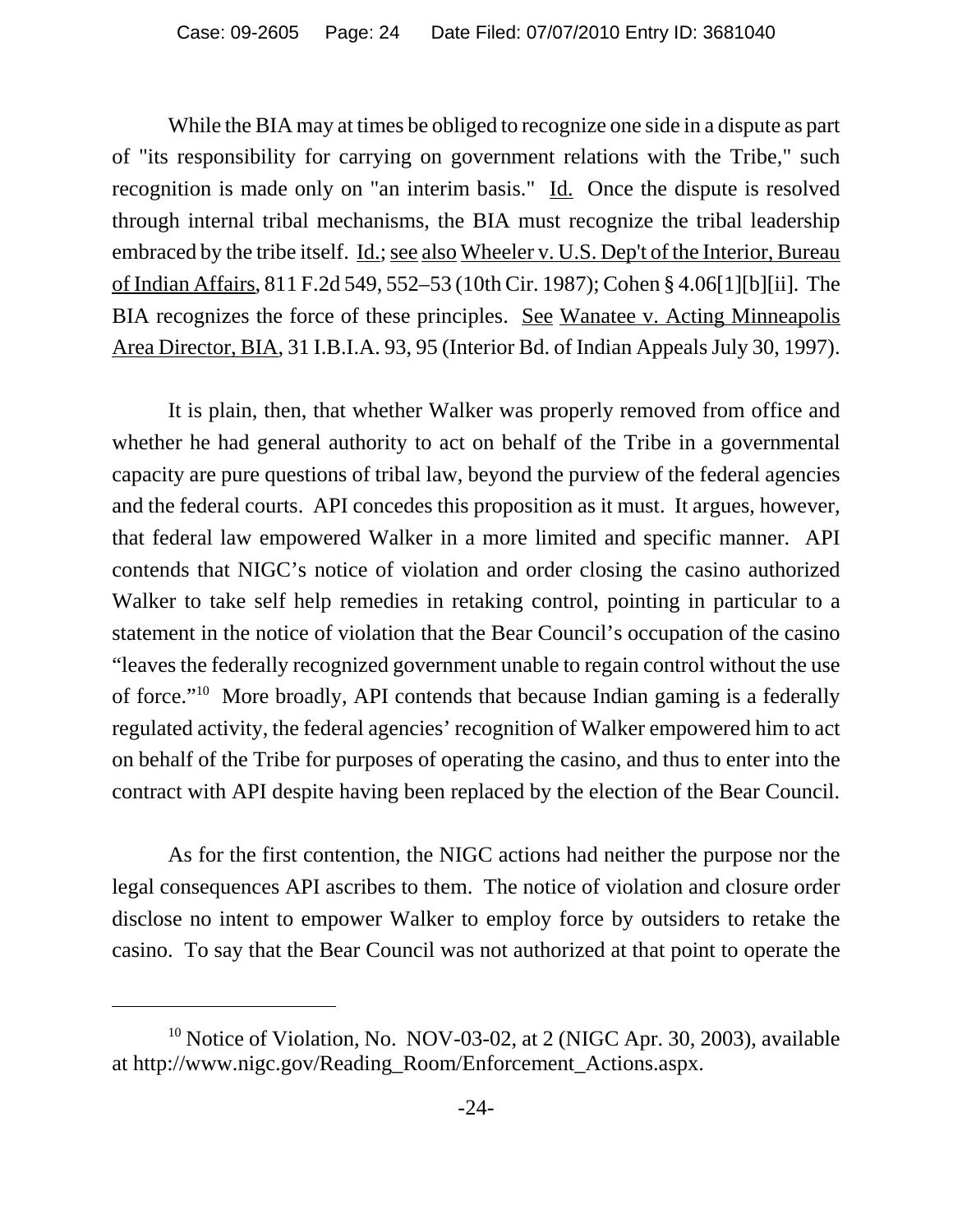casino was not to say that Walker could do whatever he thought necessary to reopen it. The point of the NIGC reference about the potential for the use of force was that the situation at the casino posed a threat to public safety, thus violating federal gaming law and regulations. API seeks to justify its raid on the Tribe's facilities on tribal trust land by seizing on a few words of the NIGC order isolated from their context. The NIGC did not authorize the use of force in its notice, and certainly not by private actors employed by one faction in an intratribal dispute.

Moreover, the NIGC lacked the power to authorize Walker to hire API with tribal funds to conduct its raid. As the notice of violation itself makes clear, the "NIGC defers to the Secretary of the Interior," acting through the BIA, in determining "which faction should be recognized as the tribal government." Notice of Violation at 1 (citing 25 U.S.C. § 2703(5)(A)). Any recognition of Walker at this point had no special force. NIGC simply deferred the issue to the BIA, which acknowledges that it lacks the power to determine tribal leadership. It must nonetheless still conduct government to government relations on an interim basis during a tribal leadership dispute. See Wanatee, 31 I.B.I.A. at 95.

API's more general argument is that federal law governs the validity of the contract between API and Walker because its subject matter was operation of a federally regulated casino. This argument is foreclosed by our precedent. We have held under circumstances similar to those here, that whether a former tribal leader has authority to bind his tribe to a casino management contract is a matter of tribal law. In Bruce H. Lien Co. v. Three Affiliated Tribes, 93 F.3d 1412 (8th Cir. 1996), the tribes had entered into a casino management contract with the Lien Company. Id. at 1414. The tribal leader who had executed the agreement subsequently lost his bid for reelection, and the new leadership claimed he had not been authorized to bind the tribe.  $\underline{Id}$  at 1415–16. We reversed the district court's determination that the NIGC had "exclusive initial jurisdiction to determine the validity of the contract." Id. at 1416. We concluded to the contrary that "the legal validity of the management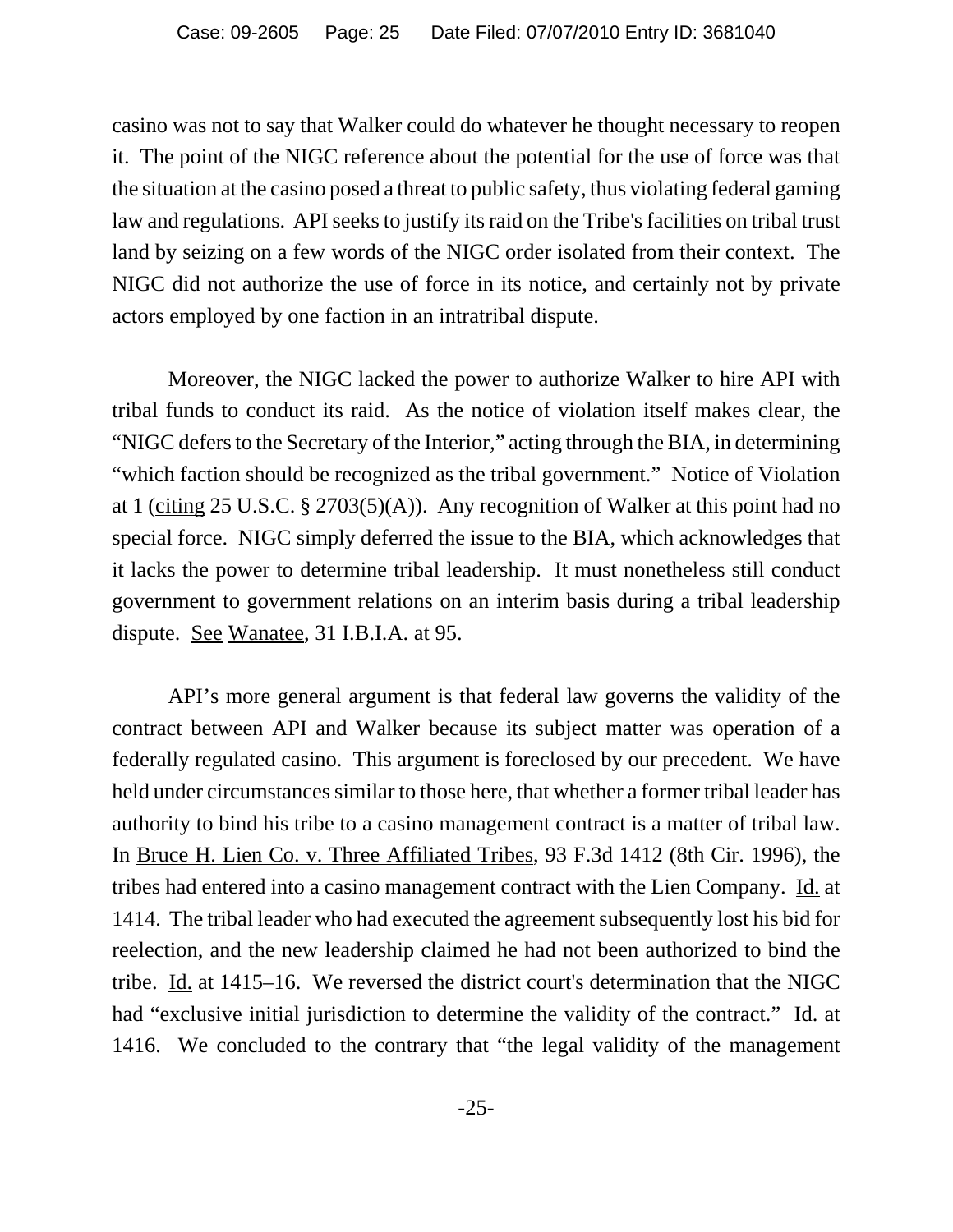contract [was] beyond the authority of the NIGC," and that jurisdiction to determine its validity lay in the tribal court. <u>Id.</u> at 1417. Further, "the issue of the contract's validity [did] not raise a federal question per se." Id. at 1421.

Prescott v. Little Six, Inc. resolved a parallel choice of law problem in a similar manner. In Prescott, former employees of Little Six (a tribal corporation organized under tribal law to run the tribe's casino), sued to recover payments under draft employee benefit plans created by the company. 387 F.3d at 754. Little Six claimed that the benefit plans had not been created in accordance with tribal corporate law and were therefore not binding. <u>Id.</u> The district court concluded that because the benefit plans were governed by ERISA, their validity was a question of federal law. Id. at 757. We reversed, recognizing that "the initial, and dispositive, issue . . . was whether a valid and enforceable benefits arrangement existed." Id. That issue was "a matter governed by tribal law" and we therefore deferred to the tribal court's determination that the draft plans were invalid. Id. at 757–58.

The present case is on all fours with Bruce H. Lien and Prescott. API recognizes that Walker's authority to act on behalf of the Tribe in general is a matter of tribal law. Our decisions in Bruce H. Lien and Prescott repudiate any notion that federal regulation of gaming could create some special sphere of federal law by which Walker could be empowered to bind the Tribe after it had elected new leaders.

API also argues that even if Walker was without authority to bind the Tribe to the agreement as a whole, he had independent federal authority to waive the Tribe's sovereign immunity because tribal sovereign immunity is a creature of federal law. This is essentially the same argument API offers with respect to the contract as a whole, and we reject it for the same reasons. The fact that federal law provides for tribal sovereign immunity did not cloak Walker with authority to waive the Tribe's immunity, just as federal regulation of gaming did not federalize the Tribe's internal governance disputes as they related to casino management. Walker simply lacked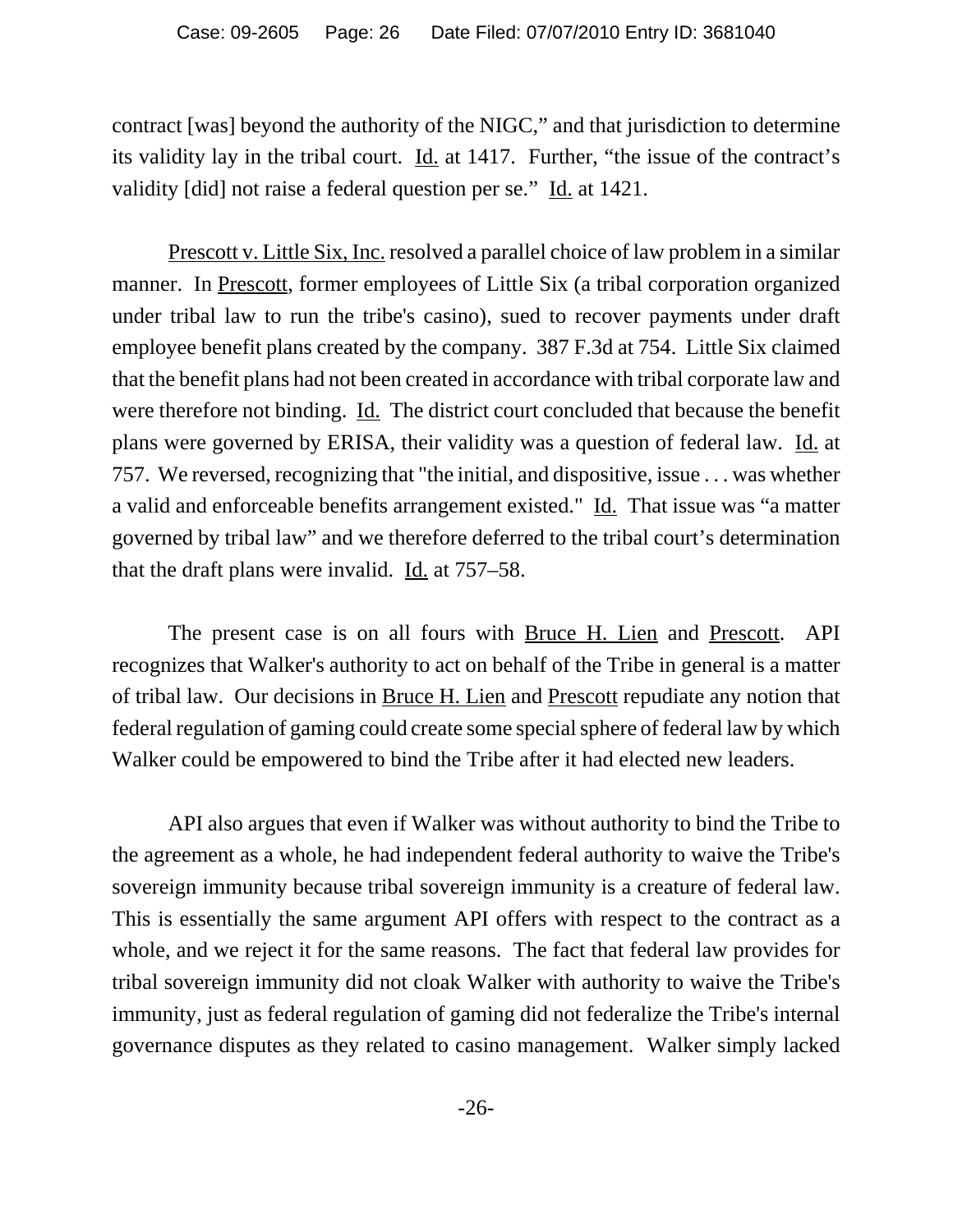authority to act on behalf of the Tribe in any capacity, and this "calls into question all provisions" in the contract, "including provisions relating to arbitration [and] sovereign immunity." Bruce H. Lien, 93 F.3d at 1417.

API advances a number of policy based arguments in support of its position. It contends for example that the inability of third parties to rely on federal agency recognition of a particular tribal government could interfere with the provision of services to Indian tribes. Such contentions are irrelevant, for the ultimate flaw in API's argument is that it points to no federal statute, treaty, or regulation manifesting congressional intent to authorize the encroachment upon tribal sovereignty that API proposes.

It is Congress—not the federal judiciary—which enjoys "plenary and exclusive" power over the Indian tribes, United States v. Lara, 541 U.S. 193, 200 (2004); see Williams, 358 U.S. at 223; Lone Wolf v. Hitchcock, 187 U.S. 553, 565 (1903), and thus "a proper respect both for tribal sovereignty itself and for the plenary authority of Congress in this area cautions that we tread lightly in the absence of clear indications of legislative intent." Santa Clara Pueblo, 436 U.S. at 60. There is no indication that Congress has granted the BIA or NIGC the authority API claims for them, or that it intended the Indian Gaming Regulatory Act to displace the right of tribal members to select the leaders who will act on their behalf. Absent clear evidence of legislative intent, we will not infer that Congress has so drastically curtailed tribal sovereignty.

The district court properly deferred to the tribal courts' determination that the June 2003 agreement between Walker and API did not bind the Tribe. See Prescott, 387 F.3d at 758. Because the Tribe did not enter into any agreement with API, it has not waived its sovereign immunity, and it is therefore immune from suit on the contract. See Kiowa Tribe of Okla. v. Mfg. Techs., Inc., 523 U.S. 751, 760 (1998).